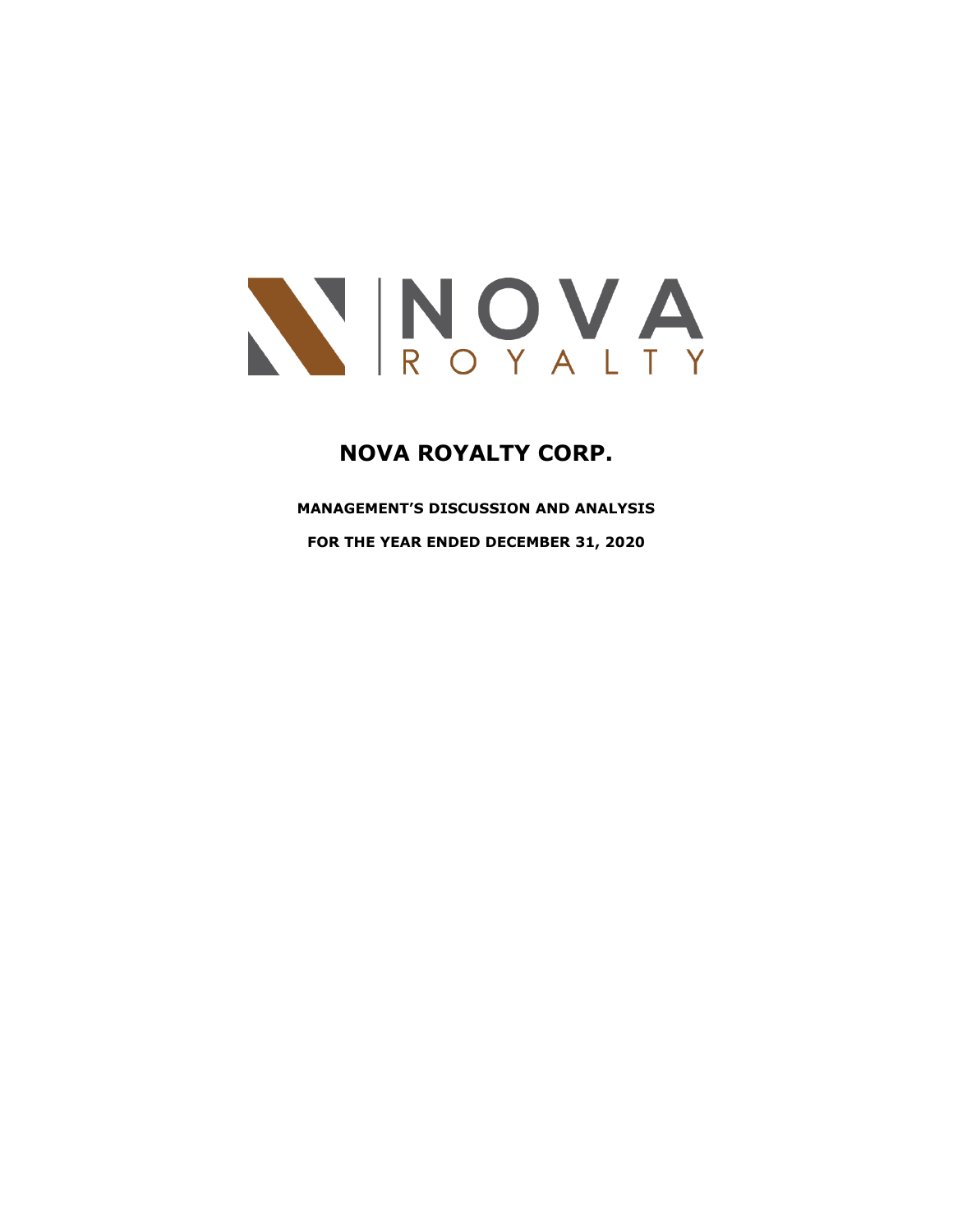#### **GENERAL**

This management's discussion and analysis ("MD&A") for Nova Royalty Corp. (the "Company" or "Nova") is intended to help the reader understand the significant factors that have affected Nova's performance and such factors that may affect its future performance. This MD&A, which has been prepared as of April 28, 2021, should be read in conjunction with the Company's financial statements for the year ended December 31, 2020 and the related notes contained therewith. The Company reports its financial position, financial performance and cash flows in accordance with International Financial Reporting Standards ("IFRS") as issued by the International Accounting Standards Board ("IASB"). All dollar amounts included in the following MD&A are in Canadian dollars ("CAD") except where otherwise noted.

Additional information relevant to the Company's activities can be found on SEDAR at [www.sedar.com](http://www.sedar.com/) and on the Company's website at [www.NovaRoyalty.com](http://www.novaroyalty.com/)

#### **COMPANY OVERVIEW**

Nova is a royalty and streaming company that is focused on acquiring copper and nickel metal purchase agreements, Net Smelter Return Royalties ("NSRs"), Gross Value Return Royalties ("GVRs"), Net Profit Interests ("NPIs"), Gross Proceeds Royalties ("GPRs"), Gross Overriding Return Royalties ("GORs"), and non-operating interests in mining projects that provide the right to the holder of a percentage of the gross revenue from metals produced from the project or a percentage of the gross revenue from metals produced from the project after deducting specified costs, if any, respectively. The Company's common shares are listed on the TSX Venture Exchange ("TSX-V") under the symbol "NOVR" and the OTCQB under the symbol "NOVRF". The head office and principal address is 501 - 543 Granville Street, Vancouver, British Columbia, Canada. Nova's focus on nickel and copper provides exposure to the generational shift from fossil fuels to clean energy and the broader electrification thesis.

In December 2019, a novel strain of coronavirus ("COVID-19") surfaced. Since March 2020, several measures have been implemented in Canada, Argentina, United States, and Chile, jurisdictions where we hold royalties and streams, in response to the increased impact from COVID-19. These measures, which include the implementation of travel bans, self-imposed quarantine periods, social distancing, and in some cases mine closures or suspensions, have caused material disruption to business globally. Global financial markets have experienced significant volatility. Governments and central banks have reacted with significant monetary and fiscal interventions designed to stabilize economic conditions. There are significant uncertainties with respect to future developments and impact to the Company related to the COVID-19 pandemic, including the duration, severity and scope of the outbreak and the measures taken by governments and businesses to contain the pandemic. While the impact of COVID-19 is expected to be temporary, the current circumstances are dynamic and the impact of COVID-19 on our business operations cannot be reasonably estimated at this time, such as the duration and impact on future production for our partner operators at their respective mining operations.

#### **COMPANY HIGHLIGHTS**

During the year ended December 31, 2020 and subsequently, the Company:

- filed and obtained a receipt for its final long form non-offering prospectus from the securities regulatory authorities in the Provinces of British Columbia and Alberta;
- listed the common shares of the Company on the TSX Venture Exchange. The common shares of the company began trading at the opening of the market on October 1, 2020, under the ticker symbol "NOVR";
- applied to list its common shares on the OTCQB Venture Market ("OTCQB") and began trading on under the symbol "NOVRF" on January 18, 2021;
- increased the number of royalties held by the Company to 18 through the following notable transactions:
	- o acquired a portfolio of nine royalties from Transition Metals Corp. ("TMC"), including Rio Tinto Exploration Canada Inc.'s ("Rio Tinto") Janice Lake Project in Saskatchewan, for total consideration of \$1,072,500 in cash and 525,000 common shares of the Company, as well as contingent payments of \$1,000,000 in cash and \$1,000,000 million in common shares upon the occurrence of certain milestones with respect to the Janice Lake Project;
	- o acquired a 2.4% NSR royalty on a portion of the Twin Metals Minnesota's copper-nickel-platinum group metals project (the "TMM Project") located in Minnesota owned by Antofagasta plc ("Antofagasta") from a subsidiary of Boart Longyear Ltd. (ASX:BLY). Up-front consideration consisted of US\$1,800,000 in cash and 161,572 common shares of the Company, with additional conditional payments totaling up to an additional US\$4,000,000 payable in cash and common shares upon the completion of certain milestones with respect to the TMM Project;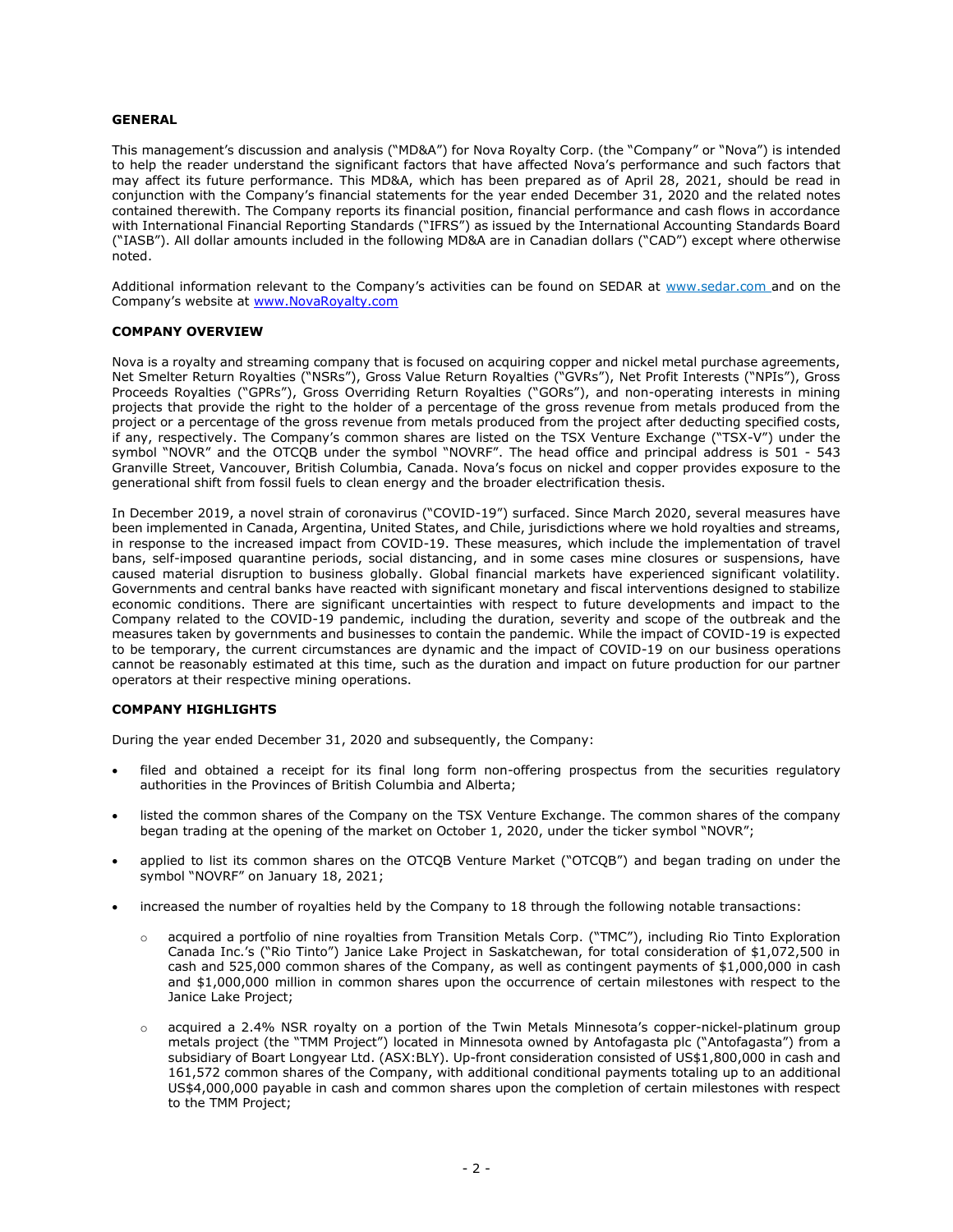- o acquired a 0.24% NSR royalty on the Taca Taca copper-gold-molybdenum project in Salta Province of Argentina ("Taca Taca") from certain private sellers for up-front consideration of approximately US\$8,500,000 and 2,000,000 common shares of the Company, with additional payments of US\$500,000 six months after closing, US\$1,000,000 twelve months after closing, and US\$500,000 twenty-four months after closing;
- $\circ$  acquired a further 0.18% NSR royalty on Taca Taca, bringing the aggregate Nova position to a 0.42% NSR;
- $\circ$  acquired a 0.98% NSR royalty on the Vizcachitas copper-molybdenum project in Chile;
- secured a convertible loan facility of up to \$13,000,000 with Beedie Capital ("Beedie") to fund acquisitions of new royalties and streams. The loan was funded by way of an initial advance of \$3,500,000 at closing, and the remaining \$9,500,000 available for subsequence advances in minimum tranches of \$1,500,000 over the term of the loan. The initial advance is convertible into common shares of the Company at a conversion price of \$1.00 per share and with respect to any subsequent advance, at a conversion price equal to a 20% premium above the 30-day volume-weighted average price ("VWAP") of Nova's common shares on the TSX-V. The loan carries an interest rate of 8.0% on advanced funds and 1.5% on standby funds available, with the principal payment due 48 months after closing. Nova has an option under the loan to defer any interest payments during the first 24 months. Beedie also committed to a subscription of \$2,000,000 in the Company's public offering that closed in November 2020. In February 2021, under the terms of the facility, all outstanding balance related to the initial advance was converted into common shares and the Company drew down an additional \$5,000,000 with a conversion of \$5.67, based on a 20% premium above the 30-day VWAP of Nova's common shares on the TSX-V. Concurrently, the Company entered into an amended and restated convertible loan agreement, which increased the original remaining facility of \$4,500,000 by \$15,500,0000 for total capital of \$20,000,000 available to the Company;
- filed its final short form base shelf prospectus (the "Base Shelf Prospectus") with the securities regulatory authorities in British Columbia, Alberta, Saskatchewan, Manitoba, Ontario, New Brunswick and Nova Scotia enabling the Company to make offerings up to \$150,000,000 in common shares, warrants, subscription receipts, share purchase contracts, units and debt securities or a combination thereof of the Company from time to time;
- established an at-the-market ("ATM") equity program to distribute up to \$25,000,000 of common shares of the Company (the "Offered Shares") under the ATM equity program. The Offered Shares will be issued by the Company to the public from time to time, through the agents, at the Company's discretion. Since inception to the date of this MD&A, the Company has distributed 323,400 Offered Shares under the ATM Program at an average price of \$4.11 per share for gross proceeds of \$1,327,998, with aggregate commissions paid or payable to the agents of \$33,200, resulting in aggregate net proceeds of \$1,294,798;
- completed a best-efforts public offering by way of prospectus supplement to the Base Shelf Prospectus for a total of 9,947,500 common shares of the company at a price of \$1.45 per share for aggregate gross proceeds of \$14,423,875; and
- appointed Mr. Brett Heath, Mr. E.B. Tucker, and Mr. Andrew Greville to the Board of Directors as the Non-Executive Chairman and Non-Executive Directors, respectively, Mr. Bill Tsang as Chief Financial Officer, and Mr. Brian Ferrey as VP Corporate Development of the Company.

# **SUMMARY OF ROYALTY INTERESTS**

Since incorporation in June 2018 to the date of this MD&A, the Company has acquired the following developmentstage royalty assets:

| <b>Property</b>    | <b>Asset Owner(s)</b>                        | Location  | Metals    | $Terms^{(1)}$ |
|--------------------|----------------------------------------------|-----------|-----------|---------------|
| Taca Taca          | First Quantum (100%)                         | Argentina | Cu-Au-Mo  | 0.42%         |
| NuevaUnión         | Newmont (50%)/Teck Resources (50%)           | Chile     | Cu-Au     | 2.0% Cu       |
| Dumont             | Waterton Global Resources Investments (100%) | Canada    | Ni-Co     | 2.0%          |
| Vizcachitas        | Los Andes Copper (100%)                      | Chile     | Cu-Mo     | 0.98%         |
| <b>Twin Metals</b> | Antofagasta plc (100%)                       | USA       | Cu-Ni-PGM | 2.4% Cu-Ni    |

(1) NSR applicable on all metals, unless otherwise stated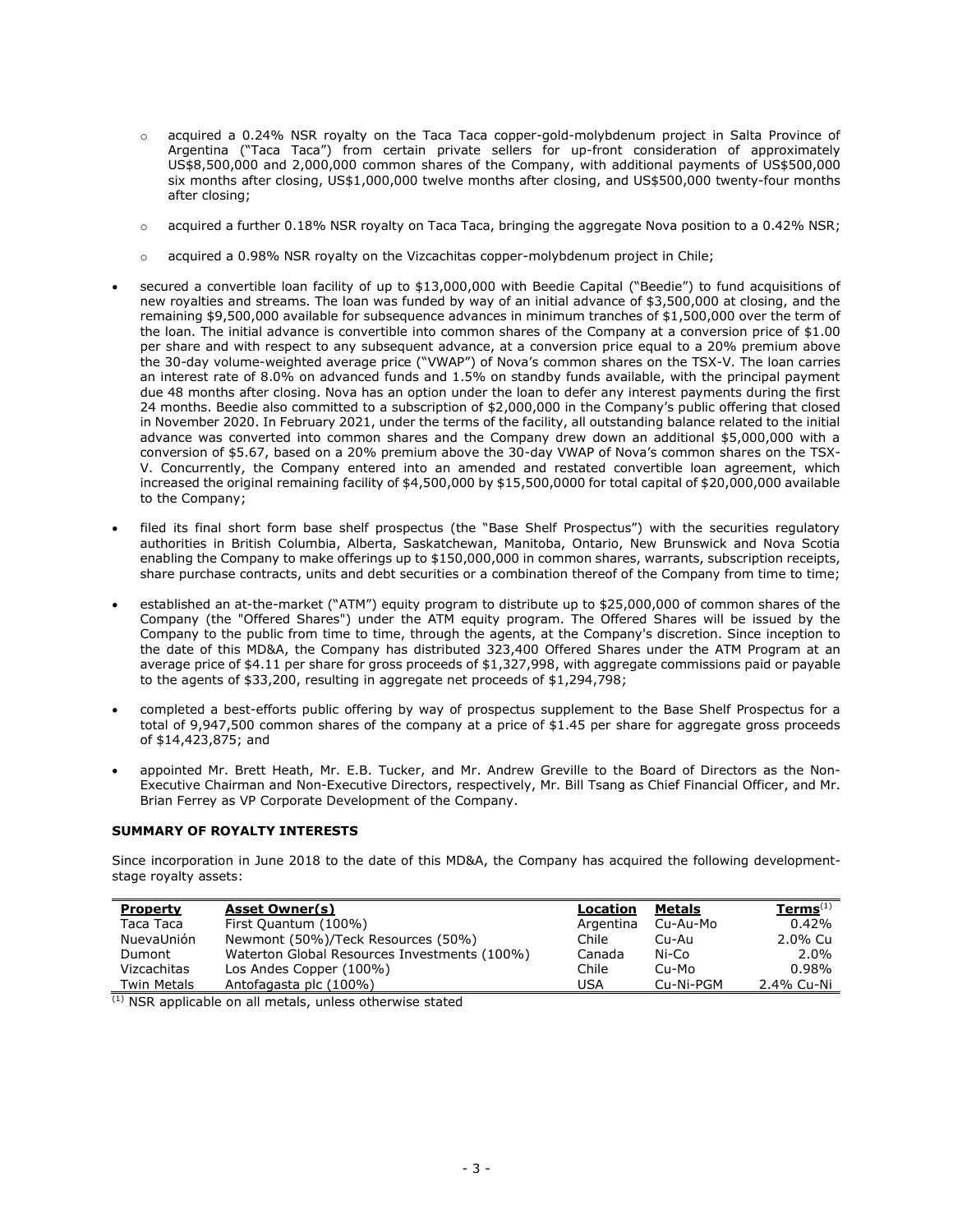#### **Taca Taca Project**

Nova owns a 0.42% NSR on the Taca Taca copper-gold-molybenum project, owned by First Quantum Minerals Ltd. ("First Quantum"). This NSR is a part of a broader, existing 1.50% NSR on Taca Taca, where the remaining 1.08% is held by Franco-Nevada Corporation. Taca Taca is a porphyry copper-gold-molybdenum project located in northwestern Argentina in the Puna (Altiplano) region of Salta Province, approximately 55 kilometers east of the Chilean border and 90 kilometers east of Escondida, the world's largest copper mine. The project is located 10 kilometers from the railway line that connects Salta with Antofagasta with previous studies showing available local power and water sources for the operation of the project.

On November 30, 2020, First Quantum published a new NI 43-101 Technical Report on Taca Taca. The report documented an updated Mineral Resource model and a maiden Mineral Reserve estimate of 7.7 million tonnes of contained copper, derived from an open pit mine design and plan which contemplates processing throughput of up to 60 million tonnes per annum through a conventional flotation circuit with a mine life of approximately 32 years. The recovered copper reaches a peak of approximately 275,000 tonnes within the first ten years of operations. The primary Environmental and Social Impact Assessment for the project, which covers the principal proposed project sites, was submitted to the Secretariat of Mining of Salta Province in 2019.

As of December 31, 2020, First Quantum reported proven & probable mineral reserves at Taca Taca of 1,758.5 million tonnes at 0.44% Copper, 0.09 g/t gold, and 0.012% molybdenum<sup>1</sup>.

# **NuevaUnión Project**

Nova owns a 2.0% NSR on the NuevaUnión project in Chile, which is a 50-50 joint venture between Teck Resources Limited ("Teck") and Newmont Corporation. The NSR is on a portion of the project that relates to copper revenues from the Cantarito Claim within the La Fortuna deposit. Teck previously guided to a completion of a Feasibility Study in Q1 2020. The project team is currently engaged in review of study results and assessment of optimization opportunities, which is expected to continue in 2021. On February 20, 2020, it was reported in an evaluation request with the Chilean Environmental Evaluation Service ("SEA") that NuevaUnión had petitioned to conduct a drilling program, in two phases, totaling US\$152 million and consisting of 176 drilling platforms.

As of December 31, 2020, Teck reported proven & probable reserves at the La Fortuna deposit of 682.2 million tonnes at 0.51% copper and 0.47 g/t gold.

#### **Dumont Project**

Nova owns a 2.0% NSR on the Dumont nickel-cobalt project located in Quebec. The NSR is on a portion of the deposit, representing approximately 21% of the measured & indicated resources as of July 11, 2019. Dumont is wholly owned by Waterton Global Resource Investments, which on July 28, 2020, completed the buyout of the 28% interest of Karora Resources Inc. ("Karora"), for total consideration of up to \$48 million. In July 2019, Karora published proven and probable reserves of 1.028 billion tonnes grading 0.27% nickel and 107 ppm cobalt, measured resources of 372 million tonnes grading 0.28% nickel and 112 ppm cobalt and indicated resources of 1.293 billion tonnes grading  $0.26\%$  nickel<sup>2</sup> and  $106$  ppm cobalt.

#### **Vizcachitas Project**

Nova owns a 0.98% NSR on the San Jose 1/3000 claim which represents approximately 50% of the project within the Vizcachitas copper-molybdenum porphyry project in Central Chile. Vizcachitas is 100% owned by Los Andes Copper (TSX-V: LA). The project is located in an area with strong infrastructure and is within 100 kilometers of three major operating mines, Los Pelambres owned by Antofagasta (LON: ANTO), Andina, owned by Codelco and Los Bronces, owned by Anglo American (LON: AAL). In June 2019, Los Andes Copper completed a Preliminary Economic Assessment outlining a 45-year open-pit mine life at a throughput of 110,000 tonnes per day. The project is currently undergoing a permitting process for an expanded drilling program, the results of which will be used to complete a Pre-Feasibility Study, targeted by Los Andes for Q1 2022.

As of December 31, 2020, Los Andes reported measured & indicated mineral resources at Vizcachitas of 1,284 million tonnes at 0.40% Copper and 0.014% molybdenum.

<sup>1</sup> *Source: First Quantum Amended and Restated Technical Report NI 43-101 dated March 30, 2021.*

<sup>2</sup> *Source: Dumont Feasibility Study Technical Report NI 43-101 dated July 11, 2019.*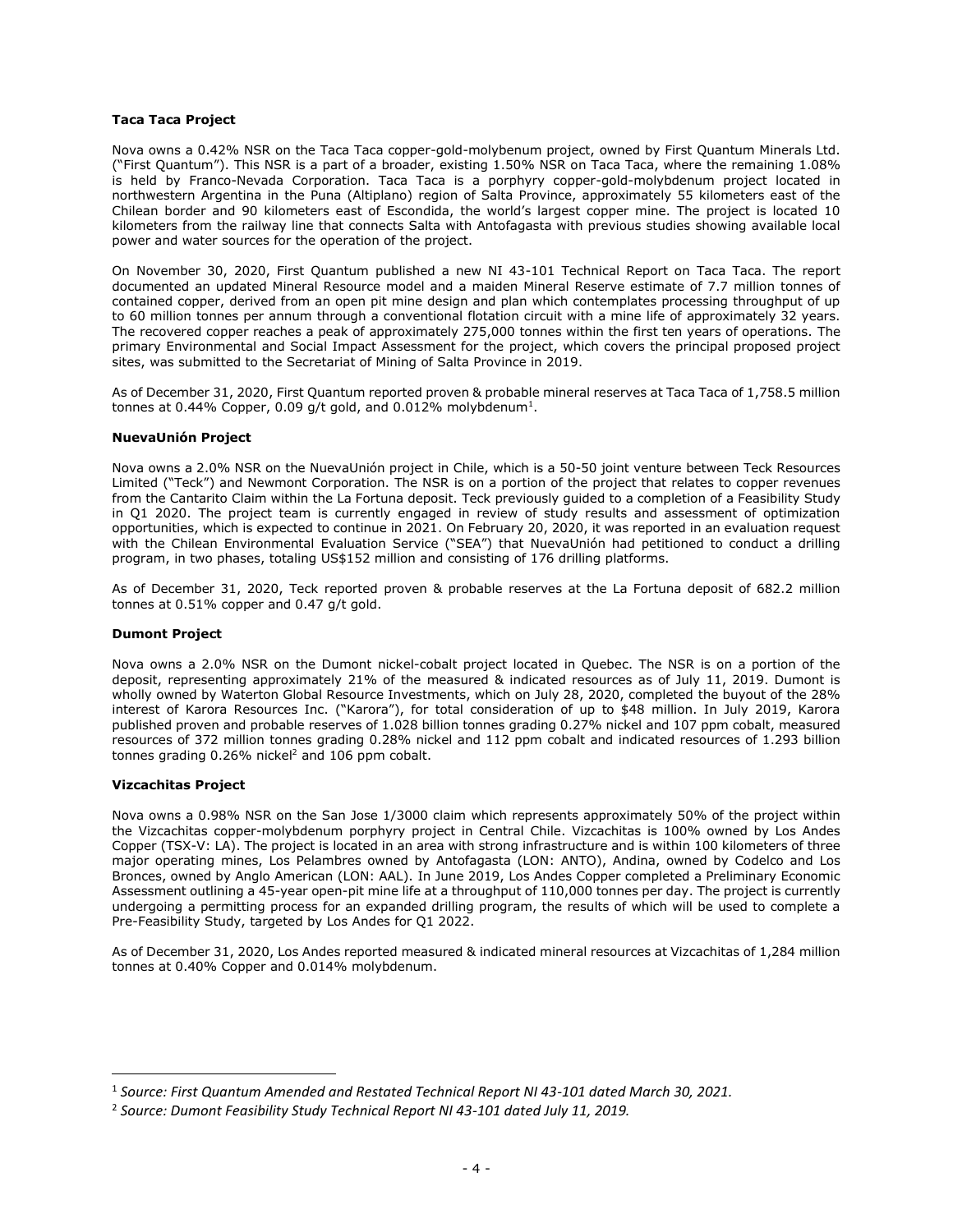#### **Twin Metals Project**

Nova owns a 2.4% NSR<sup>3</sup> on a portion of the Twin Metals copper-nickel-platinum group metals project, owned by Antofagasta through its subsidiary, Twin Metals Minnesota ("TMM").

On June 30, 2020, TMM announced that it has received the U.S. Bureau of Land Management ("US BLM") Notice of Intent to scope and prepare an Environmental Impact Statement ("EIS") for its proposed copper-nickel-cobaltplatinum group metals mine in northeast Minnesota.

The US BLM Notice of Intent formally initiates the scoping and environmental review process at the federal level under the National Environmental Policy Act, which will allow for a thorough analysis of the potential impacts and benefits of Twin Metals' proposed project. Multiple federal agencies and tribal governments will be engaged in the process, and the public will have several opportunities to participate through comment periods. A parallel environmental review process will be led by the Minnesota Department of Natural Resources.

In December 2019, TMM presented its Mine Plan of Operations ("MPO"), a prerequisite for permitting applications, to the US BLM and a Scoping Environmental Assessment Worksheet Data Submittal was also issued to the Minnesota Department of Natural Resources. The proposed underground mine plan set out a 25-year mine life with an approximate total tonnage of 180 million tonnes of mined and processed ore. These submissions start a multi-year scoping and environmental review process that will thoroughly evaluate the proposed project. The review process will include additional baseline data collection, impact analyses, and multiple opportunities for public input.

As of December 31, 2020, Antofagasta reported measured and indicated resources at the TMM Project of 1,293 million tonnes at 0.57% copper and 0.18% nickel.<sup>4</sup>

# **Wollaston Copper Belt Exploration Royalties**

#### *Janice Lake Project*

Nova owns a 1.0% NSR on the Janice Lake copper-silver project in Saskatchewan, being advanced by Rio Tinto Exploration Canada Inc., who is currently in the process of earning up to 80% of the project by spending up to \$30 million in a joint venture with Forum Energy Metals ("Forum Energy"). The NSR is subject to a buyback of 0.375% for C\$750.000. The Janice Lake project is a 52-kilometer long district with multiple discovered zones of copper-silver mineralization. Copper-silver mineralization currently extends for approximately 8 kilometer in outcrop and in drill holes along strike of the Janice Lake basin.

Rio Tinto's 2019 drilling uncovered two main zones of mineralization:

- Jansem target
	- $\overline{5}$  52m interval grading 0.57% copper and 1.5 g/t silver (starting at 116 metres depth), including 5 metres at 1.32% copper and 3.42 g/t silver
	- $\circ$  Currently known zone of mineralization: 650m strike, 200 metres depth, thicknesses between 45 and 60 metres
- Janice target
	- 22m of 0.37% copper and 2.82 g/t silver starting at 185 metres
	- Currently known zone of mineralization: 1.2km strike, 400 metres depth, thicknesses up to 57 metres

On June 23, 2020, Rio Tinto began its 2020 season exploration at Janice Lake that included (a) construction of a 50 person camp on the property at Burbidge Lake and (b) systematic prospecting and mapping of the entire 52-kilometer extent of the property in 2-kilometer wide spacings.

On April 14, 2021, Forum Energy Metals announced that Rio Tinto had completed its winter drilling program. The first set of assay results are expected in May. Nine holes for a total of 2,330 metres were drilled on the Rafuse target, a 2.8-kilometer long priority target of surface copper mineralization that was developed during Rio Tinto's mapping, prospecting and geophysical program in Summer 2020.

<sup>3</sup> *The total royalty payable is ½ of the U.S. Government royalty, which was most recently quoted at 4.8%. The U.S. government royalty is subject to change, which would change the royalty payable to Nova. The royalty currently payable to Nova is calculated in the following formula: 4.8% \* ½ \* 1/3 \* ore mined \* grade mined \* applicable prices of copper and nickel. The royalty is calculated on the basis of contained metal in ore by multiplying ore mined by the grade of the material – and does not subtract the usual deductions due to recoveries, payabilities, TC/RCs, and other applicable operating costs. The 1/3 multiplier in the royalty calculation formula is the mechanism by which those usual costs are captured.* 

*<sup>4</sup> Source: Antofagasta plc 2020 Annual Report.*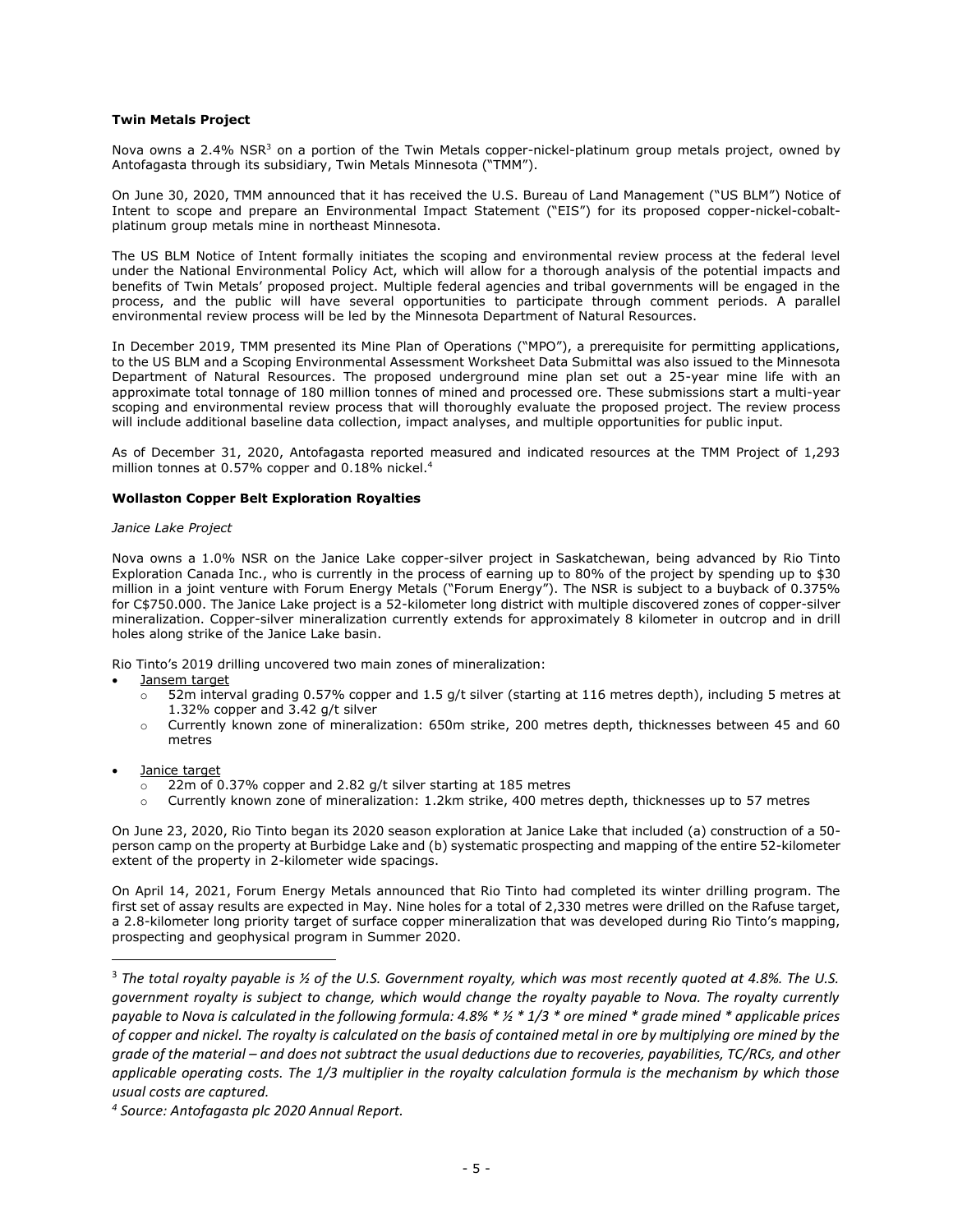Due to winter in northern Saskatchewan having a late start and an early spring, the drill program was cut short. The two drills were left at the 80-person camp in preparation for a potential resumption of the drill program in June. The scope of the drill program and the planned geological, geophysical and geochemical surface exploration program will be finalized once assay results are received.

#### *Wollaston Copper Project*

Nova also owns a 1.0% royalty on the Wollaston Copper project, located approximately 40 kilometers away from Janice Lake. Wollaston is currently undergoing early pre-drilling work by its owner, Transition Metals Corp.

# **Exploration-Stage Royalties**

Nova owns exploration-stage royalties in multiple mineral camps in Canada, principally in Ontario and British Columbia. The Company will disclose additional information pertaining to the royalties as they show an increase in materiality to the Company's total value. Their listing appears below.

| <b>Property</b>                | <b>Asset Owner(s)</b>              | Location | Metals <sup>(1)</sup> | NSR % |
|--------------------------------|------------------------------------|----------|-----------------------|-------|
| Janice Lake <sup>(2)</sup>     | Rio Tinto/Forum Energy JV (100%)   | Canada   | Cu-Aq                 | 1.0%  |
| Wollaston $(2)$                | Transition Metals Corp. (100%)     | Canada   | Cu-Aa                 | 1.0%  |
| Dundonald                      | Class 1 Nickel (100%)              | Canada   | Ni                    | 1.25% |
| <b>Bancroft</b>                | Transition Metals Corp. (100%)     | Canada   | Ni-Cu-PGM             | 1.0%  |
| Maude Lake                     | Transition Metals Corp. (100%)     | Canada   | Ni-Cu-PGM             | 1.0%  |
| Saturday Night                 | Transition Metals Corp. (100%)     | Canada   | Ni-Cu-PGM             | 1.0%  |
| Copper King                    | Pacific Empire Minerals (100%)     | Canada   | Cu-Au                 | 1.0%  |
| Nub East                       | Pacific Empire Minerals (100%)     | Canada   | Cu-Au                 | 1.0%  |
| <b>NWT</b>                     | Pacific Empire Minerals (100%)     | Canada   | Cu-Au                 | 1.0%  |
| Pinnacle                       | Pacific Empire Minerals (100%)     | Canada   | Cu-Au                 | 1.0%  |
| Homathko                       | Transition Metals Corp. (100%)     | Canada   | Au                    | 1.0%  |
| Elephant Head $(3)$            | Canadian Gold Miner (100%)         | Canada   | Au                    | 1.0%  |
| West Matachewan <sup>(3)</sup> | Laurion/Canadian Gold Miner (100%) | Canada   | Au                    | 1.0%  |

(1) NSR applicable on all metals, unless otherwise stated

(2) Part of the Wollaston Copper Belt Exploration Royalties

(3) NSR subject to a buyback of 0.5% for C\$750,000

# **CORPORATE UPDATES**

During the year ended December 31, 2020, the Company appointed Mr. Brett Heath (as Non-Executive Chairman), and Mr. E.B. Tucker (as Non-Executive Director) to the Board of Directors. In addition, the Company appointed Mr. Bill Tsang as Chief Financial Officer of the Company.

# **FINANCIAL CONDITION, LIQUIDITY, AND CAPITAL RESOURCES**

The Company considers items included in shareholders' equity as capital. The Company's objective when managing capital is to safeguard the Company's ability to continue as a going concern, so that it can continue to provide returns for shareholders and benefits for other stakeholders.

As at December 31, 2020, the Company had a cash and working capital of \$5,400,687 and \$1,793,227 (2019 - \$157,098 and deficit of \$94,031), respectively. Cash increased due to cash provided by financing activities of \$24,817,142, offset with cash used in operating and investing activities of \$1,489,508 and \$18,084,304, respectively. Cash provided by financing activities primarily related to the issuance of common shares and Special Warrants and convertible loan facility, while cash used in investing activities primarily related to the acquisitions of royalty interests.

In October 2020, the Company secured a convertible loan facility of up to \$13,000,000 with Beedie to fund acquisitions of new royalties and streams. The loan was funded by way of an initial advance of \$3,500,000 at closing, and the remaining \$9,500,000 available for subsequence advances in minimum tranches of \$1,500,000 over the term of the loan. The initial advance is convertible into common shares of the Company at a conversion price of \$1.00 per share and with respect to any subsequent advance, at a conversion price equal to a 20% premium above the 30-day VWAP of Nova's common shares on the TSX-V. The loan carries an interest rate of 8.0% on advanced funds and 1.5% on standby funds available, with the principal payment due 48 months after closing. Nova has an option under the loan to defer any interest payments during the first 24 months.

In February 2021, under the terms of the facility, all outstanding balance related to the initial advance was converted into common shares and the Company drew down an additional \$5,000,000 with a conversion of \$5.67, based on a 20% premium above the 30-day VWAP of Nova's common shares on the TSX-V. Concurrently, the Company entered into an amended and restated convertible loan agreement, which increased the original remaining facility of \$4,500,000 by \$15,500,0000 for total capital of \$20,000,000 available to the Company.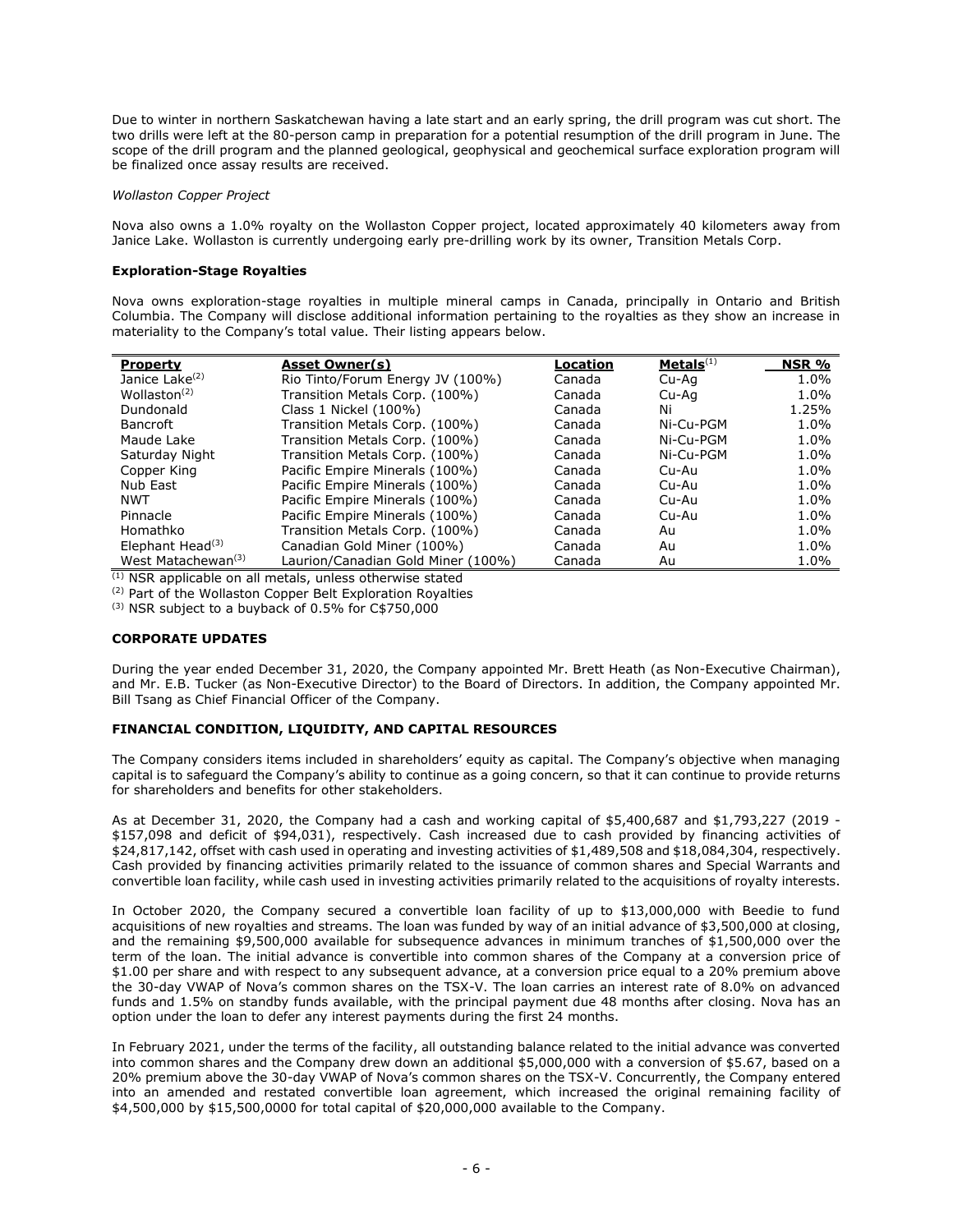See "Risks and Uncertainties" and "Forward looking statements" in this MD&A for risks related to the Company's expectations and ability to obtain sources of funding. There has been no change in approach to managing capital in the past twelve months and management believes it will have sufficient working capital to undertake its current business and the budgets associated with those plans for the next twelve months.

Management of cash balances is conducted in-house based on internal investment guidelines. Cash is deposited with major Canadian financial institutions. Cash required for immediate operations is held in a chequing account and excess funds may be invested in accordance with the Company's capital resource objectives.

#### **Operating activities**

Cash used in operating activities was \$1,489,508 for the year ended December 31, 2020 and represents expenditures primarily on general and administrative expenses for the year.

#### **Investing activities**

Cash used in investing activities for the year ended December 31, 2020 was \$18,084,304 compared to cash used in investing activities of \$1,952,244 for the comparative period. Cash used in investing activities is highly dependent on the timing and acquisition of royalty interests.

#### **Financing activities**

Cash provided by financing activities for the year ended December 31, 2020 was \$24,817,142 which consisted of \$20,270,461 from issuance of common shares and Special Warrants, \$3,500,000 from the initial advance under the Beedie convertible loan facility (net of financing costs of \$364,931 paid), \$2,725,171 from exercise of stock options and share purchase warrants, partially offset by \$1,313,559 share issue costs paid.

# **RESULTS OF OPERATIONS AND SELECTED FINANCIAL INFORMATION**

#### **Summary of quarterly results**

The following table provides selected interim financial information for the applicable past quarters leading up to three months ended December 31, 2020. There is no requirement to present financial information for interim periods prior to the Company becoming a reporting issuer if the Company has not previously prepared financial statements for those periods.

|                                                    | December 31     | September 30  | June 30       | March 31      |
|----------------------------------------------------|-----------------|---------------|---------------|---------------|
| For the three months ended                         | 2020            | 2020          | 2020          | 2020          |
| General and administrative expenses <sup>(1)</sup> | \$<br>1,184,881 | \$<br>421,152 | \$<br>267,249 | \$<br>150,166 |
| Share-based payments                               | 101,835         | 588,595       | 153,594       | 517,325       |
| Net loss for the period                            | 1,371,875       | 1,036,271     | 472,590       | 540,253       |
| Loss per share - basic and diluted                 | 0.03            | 0.04          | 0.02          | 0.02          |
|                                                    |                 |               |               |               |
|                                                    | December 31     | September 30  | June 30       | March 31      |
| For the three months ended                         | 2019            | 2019          | 2019          | 2019          |
| General and administrative expenses <sup>(1)</sup> | \$<br>243,353   | \$<br>136,329 | \$<br>83,694  | \$<br>28,878  |
| Share-based payments                               | 105,590         | 105,461       | 152,333       | 75,220        |
| Net loss for the period                            | 312,295         | 276,249       | 235,978       | 102,951       |
| Loss per share - basic and diluted                 | 0.01            | 0.01          | 0.01          | 0.01          |

(1) Excludes share-based payments

The Company's net loss varies mainly due to the level of operations activities and due diligence undertaken on new prospects, as well as the timing of share-based payments.

# **FOURTH QUARTER FINANCIAL RESULTS**

For three months ended December 31, 2020, the Company incurred a net loss of \$1,371,875 (2019 - \$312,295). The loss for the quarter was comprised of \$1,286,716 (2019 - \$384,943) of general and administration expenditures including share-based payments of \$101,835 (2019 - \$105,590), and interest expense on convertible debenture of \$90,598 (2019 - \$Nil), partially offset by deferred income tax recovery of \$46,808 (2019 - \$Nil). Some items to note include the following:

• The Company paid or accrued \$883,354 (2019 - \$126,295) in compensation to management and consultants. The increase over the comparative period was related to an increase in the Company's activities, such as ongoing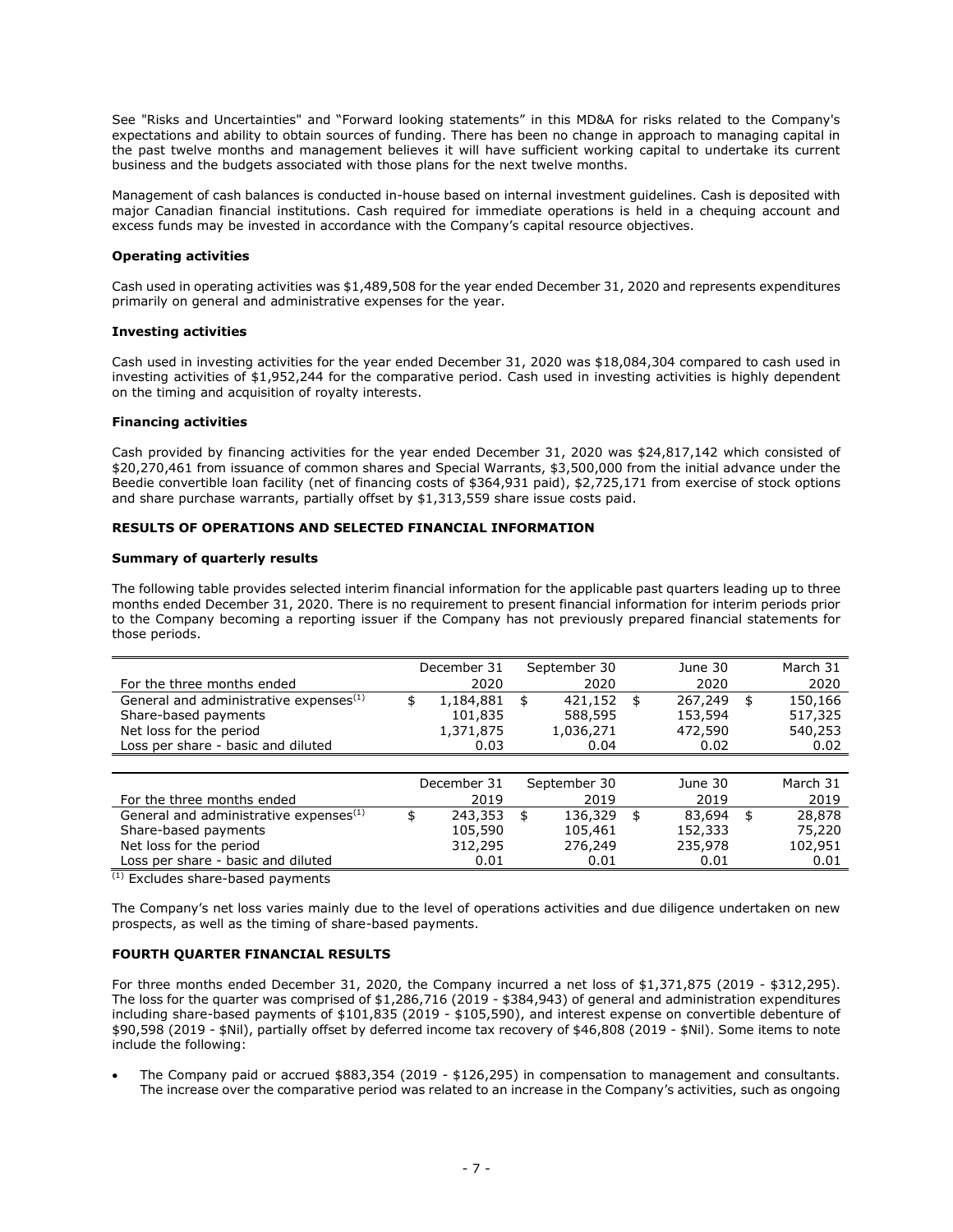review and management of royalty interests, and an executive bonus of \$448,032 (2019 - \$Nil) accrued for the Chief Executive Officer ("CEO") related to certain capital market and acquisition milestones.

• Professional fees of \$203,197 (2019 - \$100,327) were included in general and administrative costs. The increase is directly related to legal and auditor fees incurred as a result of the Company's listing applications on the OTCQB and establishment of the at-the-market equity program.

# **SELECTED ANNUAL FINANCIAL RESULTS**

|                                                    | December 31 | December 31 | December 31  |  |
|----------------------------------------------------|-------------|-------------|--------------|--|
|                                                    | 2020        | 2019        | $2018^{(2)}$ |  |
| General and administrative expenses <sup>(1)</sup> | 2,023,448   | 492,254     | 79,834       |  |
| Share-based payments                               | 1,361,349   | 438,604     | Nil          |  |
| Net loss for the period                            | 3,420,989   | 927,440     | 78,079       |  |
| Loss per share - basic and diluted                 | 0.11        | 0.04        | 0.01         |  |

 $(1)$  Excludes share-based payments

(2) Incorporated on July 20, 2018

During the year ended December 31, 2020, the Company incurred a net loss of \$3,420,989 (2019 - \$927,440). The loss for the year consisted \$3,384,797 (2019 - \$930,858) of general and administration expenses, including sharebased payments of \$1,361,349 (2019 - \$438,604), and interest expense on convertible debenture of \$90,598 (2019 - \$Nil), partially offset by deferred income tax recovery of \$46,808 (2019 - \$Nil). Some items to note include the following:

- The Company paid or accrued \$1,264,547 (2019 \$285,612) in compensation to management and consultants. The increase over the comparative year was related to an increase in the Company's activities, such as ongoing review and management of royalty interests and an executive bonus of \$448,032 (2019 - \$Nil) accrued for the CEO related to certain capital market and acquisition milestones. In addition, the start date of certain management compensation began in April 2019. As such, only seven months of compensation are included in the comparative year.
- Professional fees of \$533,865 (2019 \$140,798) were included in general and administrative costs. The increase is directly related to legal and auditor fees incurred as a result of the Company's filing of its prospectus, listing applications on the TSX-V and OTCQB, establishment of the at-the-market equity program.
- Share-based payments was \$1,361,349 (2019 \$438,604), of which \$166,081 (2019 \$438,604) represents the fair value of options vested during the year with the offsetting amounts credited to reserves and \$1,195,268 (2019- \$Nil) represents the fair value of RSUs vesting during the year.

# **TRANSACTIONS WITH RELATED PARTIES**

The Company entered into certain transactions with key management personnel, which the Company has defined as Officers and Directors of the Company. The aggregate value of these transactions and outstanding balances are as follows:

|                                      | Salary             | Share-based   |                 |
|--------------------------------------|--------------------|---------------|-----------------|
| For the year ended December 31, 2020 | or fees            | payments      | Total           |
| Management                           | \$<br>$631,823$ \$ | 444,485       | \$<br>1,076,308 |
| <b>Directors</b>                     |                    | 428,251       | 428,251         |
|                                      | 631,823            | 872,736       | 1,504,559       |
|                                      |                    |               |                 |
|                                      | Salary             | Share-based   |                 |
| For the year ended December 31, 2019 | or fees            | payments      | Total           |
| Management                           | \$<br>133,562 \$   | 75.651 \$     | 209,213         |
| <b>Directors</b>                     |                    | 52,520        | 52,520          |
|                                      | 133,562            | \$<br>128,171 | 261,733         |

During the year ended December 31, 2020, the Company paid or accrued \$676,885 (2019 - \$185,892) to DLA Piper (Canada) LLP ("DLA Piper") and Gowling WLG (Canada) LLP ("Gowling"), law firms in which a director is a current and former partner respectively. The aggregate amount has been allocated as follows: \$59,168 (2019 - \$64,742) for legal expenses, \$233,898 (2019 - \$Nil) for listing on the TSX-V and OTCBQ, \$201,021 (2019 - \$32,407) for debt and equity financing costs (including the base shelf prospectus), and \$182,797 (2019 - \$88,743) for royalty interest acquisition costs.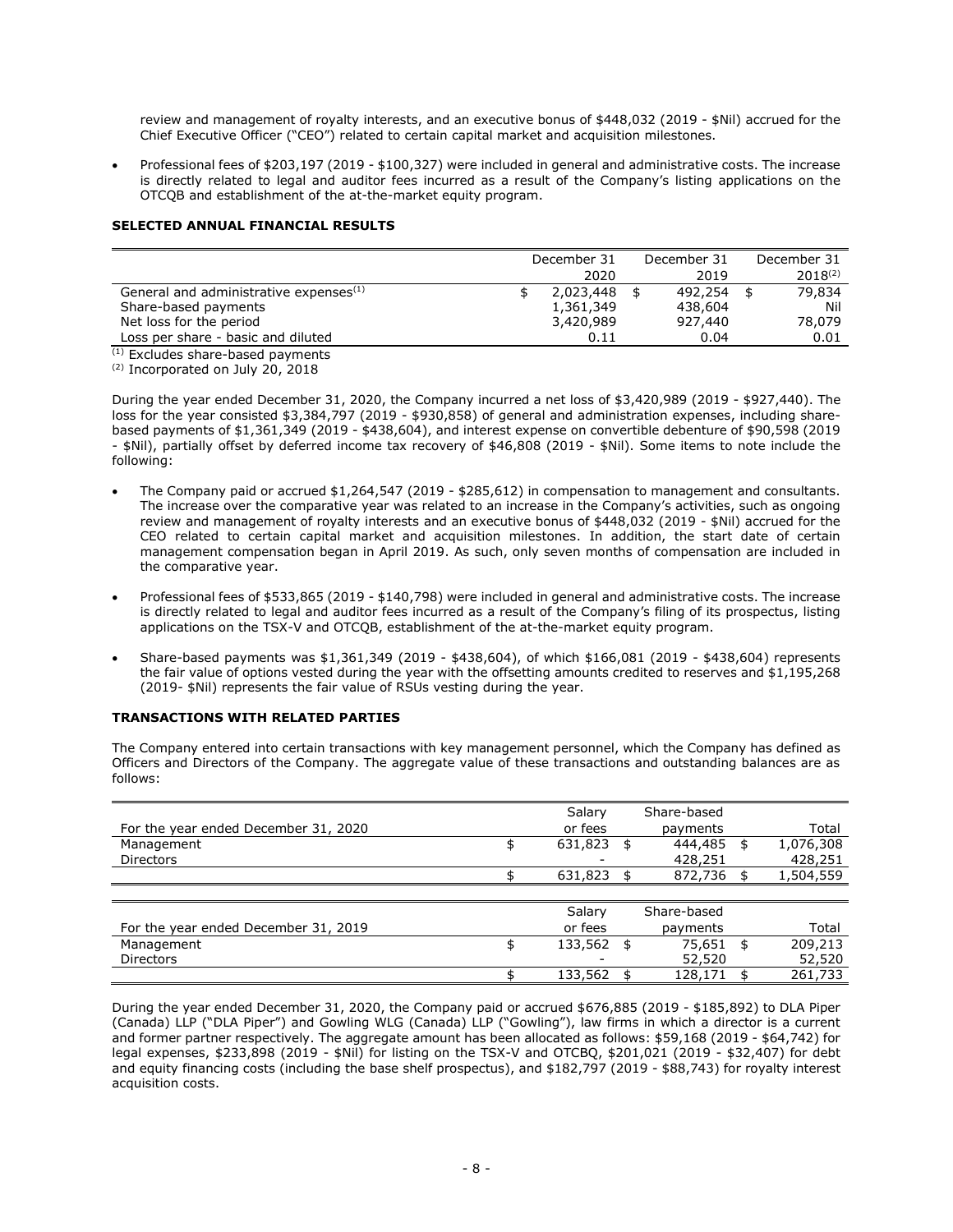During the year ended December 31, 2020, the Company paid or accrued \$105,001 (2019 - \$45,000) to Seabord Services Corp. ("Seabord"). Seabord provides the following services: A Chief Financial Officer ("CFO"), a Corporate Secretary, accounting and administration staff, and office space to the Company. The CFO and Corporate Secretary are employees of Seabord and are not paid directly by the Company. During the year ended December 31, 2020, the Company issued 200,004 common shares to Seabord for \$76,430 in services provided.

As at December 31, 2020, included in accounts payable and accrued liabilities is \$382,227 (2019 - \$1,847) to key management personnel for fees and reimbursable expenses, \$45,000 (2019 - \$45,000) to Seabord, and \$53,000 to DLA Piper (2019 - \$102,741 to Gowling). In addition, as at December 31, 2020, the Company has a commitment to issue 57,144 common shares, valued at \$28,572, to Seabord for services rendered.

# **COMMITMENTS**

As at December 31, 2020, the Company may be required to make payments related to its royalty interests, including milestone payments subject to certain achievements being met related to these royalty acquisitions:

- NuevaUnión: US\$3,000,000 upon achievement of commercial production to be paid in cash and common shares of the Company;
- Twin Metals: US\$4,000,000 payable in cash and common shares upon the completion of certain milestones with respect to the project; and
- Janice Lake: \$1,000,000 in cash upon the completion of a bankable feasibility study or the commencement of commercial production on the property; and a further \$1,000,000 in common shares of the Company if the projected annual production of the property is at least 30,000 tonnes of contained copper for a minimum of 10 years.

For further details, please refer to the Company's financial statements for the year ended December 31, 2020 on SEDAR at [www.sedar.com.](http://www.sedar.com/)

#### **OFF BALANCE SHEET ARRANGEMENTS**

As of the date of this MD&A, the Company does not have any off-balance sheet arrangements that have, or are reasonably likely to have, a current or future effect on the results of operations or financial condition of the Company, including, and without limitation, such considerations as liquidity and capital resources.

# **EVENTS AFTER REPORTING DATE**

Subsequent to December 31, 2020, the Company:

- accelerated the expiry of 5,928,186 share purchase warrants exercisable at \$0.40 and \$1.00 per share and received gross proceeds of \$5,587,686 from warrant holders on exercise of share purchase warrants;
- entered into an agreement to acquire the 0.98% NSR royalty on the Vizcachitas Project for US\$6,500,000 in cash on the closing date and further US\$9,500,000 payable in common shares of the Company upon the achievement of certain project milestones. As part of the acquisition, the Company paid a finder's fee through the issuance of 40,291 common shares;
- converted total Beedie balance outstanding of \$3,650,260 into 3,535,691 common shares of the Company, entered into the Amended Loan Facility, and drew down an additional \$5,000,000 with a conversion price of \$5.67 per share. Following the conversion and the additional drawdown, the Company has a total of \$5,000,000 outstanding and \$20,000,000 available on standby under the Amended Loan Facility with Beedie;
- entered into an agreement to acquire an additional 0.18% NSR royalty on the Taca Taca Project (bringing an aggregate interest of 0.42%) for US\$3,000,000 in cash and 4,545,454 common shares of the Company on the closing date and further US\$4,000,000 payable in cash within 10 business days after the commencement of commercial production on the project. As part of the acquisition, the Company paid a finder's fee through the issuance of 103,359 common shares;
- issued 2,964,444 common shares for exercise of stock options and share purchase warrants, not subject to expiry acceleration, for gross proceeds of \$707,170;
- granted 325,000 stock options exercisable at \$4.75 per share for five years and 405,000 RSUs to directors, officers, employees, and consultants of the Company; and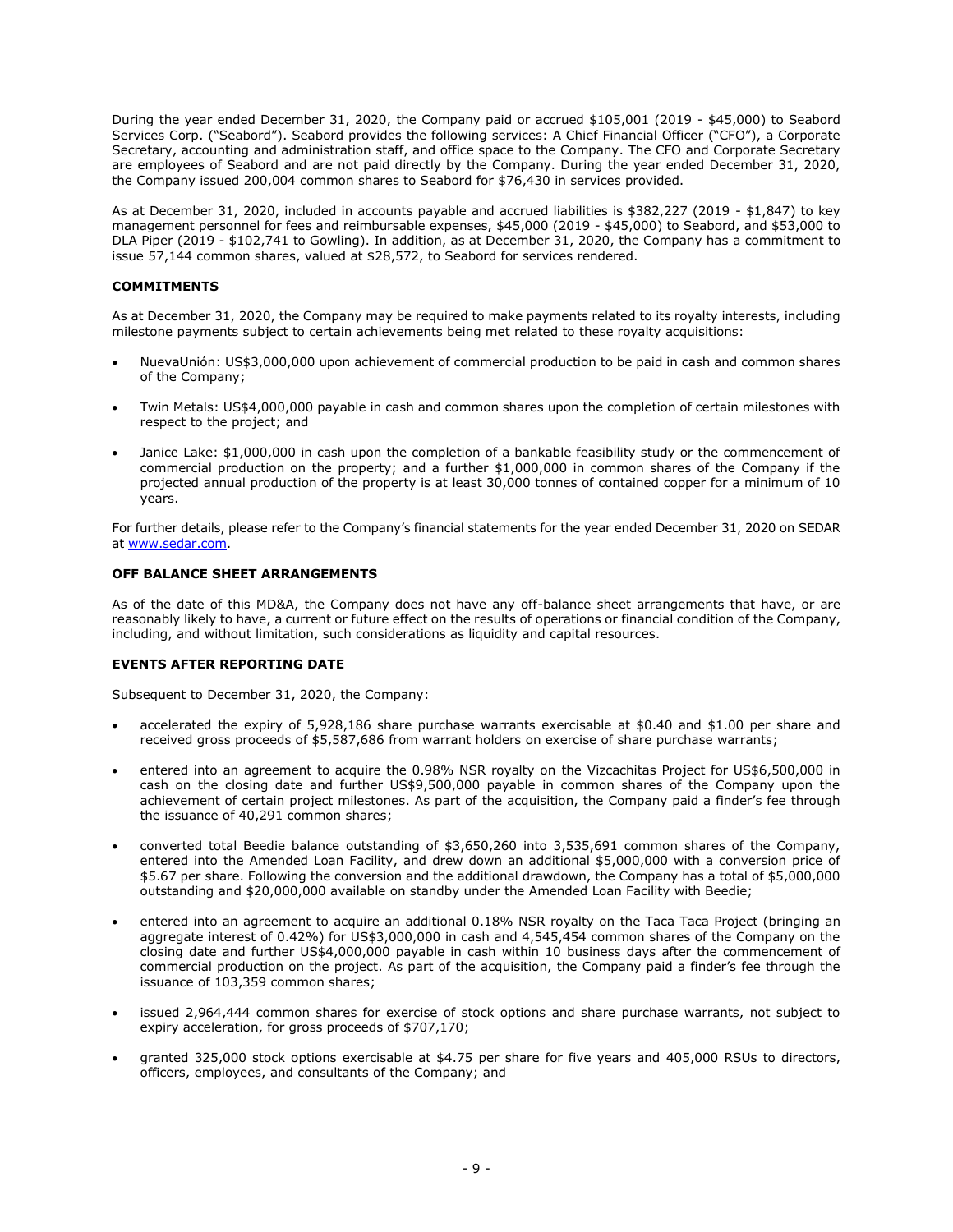• established an at-the-market equity program for up to \$25,000,000 and since its inception to the date of this MD&A, the Company has distributed 323,400 Offered Shares under the ATM Program at an average price of \$4.11 per share for gross proceeds of \$1,327,998, with aggregate commissions paid or payable to the agents of \$33,200, resulting in aggregate net proceeds of \$1,294,798.

# **OUTSTANDING SHARE DATA**

The Company's authorized share capital consists of an unlimited number of common shares and preferred shares without par value. As at the date of this MD&A, the Company has 75,425,074 common shares issued and outstanding. There are also 2,612,500 stock options with an expiry dates ranging from March 1, 2024 to March 1, 2026, 56,865 warrants outstanding with expiry date of February 19, 2022, and 1,805,000 RSUs with vesting dates ranging to March 1, 2024.

#### **ACCOUNTING PRONOUNCEMENTS**

#### **Accounting standards adopted during the period**

Please refer to the Company's financial statements for the year ended December 31, 2020 on SEDAR at [www.sedar.com.](http://www.sedar.com/)

#### **Accounting pronouncements not yet effective**

Please refer to the Company's financial statements for the year ended December 31, 2020 on SEDAR at [www.sedar.com.](http://www.sedar.com/)

#### **CRITICAL ACCOUNTING ESTIMATES AND JUDGEMENTS**

The preparation of the financial statements in conformance with IFRS requires management to make estimates, judgments and assumptions that affect the application of accounting policies and the reported amounts of assets, liabilities, income and expenses. Actual results may differ from these estimates. Estimates and underlying assumptions are reviewed on an ongoing basis. Revisions to accounting estimates are recognized in the period in which the estimates are revised and in any future periods affected. The Company's significant accounting policies and estimates are disclosed in Note 2 of the financial statements for the year ended December 31, 2020.

# **RISK AND CAPITAL MANAGEMENT: FINANCIAL INSTRUMENTS**

Please refer to the Company's financial statements for the year ended December 31, 2020 on SEDAR at [www.sedar.com.](http://www.sedar.com/)

#### **RISKS FACTORS**

The Company's ability to generate revenues and profits from its natural resource properties is subject to a number of risks and uncertainties. The primary risk factors affecting the Company are set out below, for a full discussion on the risk factors affecting the Company, please refer to the Company's Long Form Non-Offering Prospectus dated August 14, 2020, which is available on SEDAR a[t www.sedar.com.](http://www.sedar.com/)

#### **Changes in commodity prices that underlie royalties**

The price of Nova's common Shares may be significantly affected by declines in commodity prices. The revenue derived by Nova from its asset portfolio will be significantly affected by changes in the market price of commodities that underlie the royalties or other investments or interests of Nova. Nova's revenue is particularly sensitive to changes in the price of metals that are the subject of the royalties, including nickel, copper, cobalt, tin, lithium, graphite, lead and zinc (the "Royalty Commodities"). Any future cash flow derived from our royalties are 100% dependent on the future price of the Royalty Commodities. The price of Royalty Commodities fluctuate daily and are affected by factors beyond the control of Nova, including levels of supply and demand, industrial development, inflation and interest rates, the U.S. dollar's strength and geo-political events and global health pandemics. External economic factors that affect commodity prices can be influenced by changes in international investment patterns, monetary systems and political developments.

#### **COVID-19 pandemic**

The impact of the current COVID-19 pandemic may significantly impact Nova. The current COVID-19 (coronavirus) global health pandemic is significantly impacting the global economy and commodity and financial markets. The full extent and impact of the COVID-19 pandemic is unknown and to date has included extreme volatility in financial markets, a slowdown in economic activity, extreme volatility in commodity prices (including the Royalty Commodities) and has raised the prospect of an extended global recession. As well, as efforts are undertaken to slow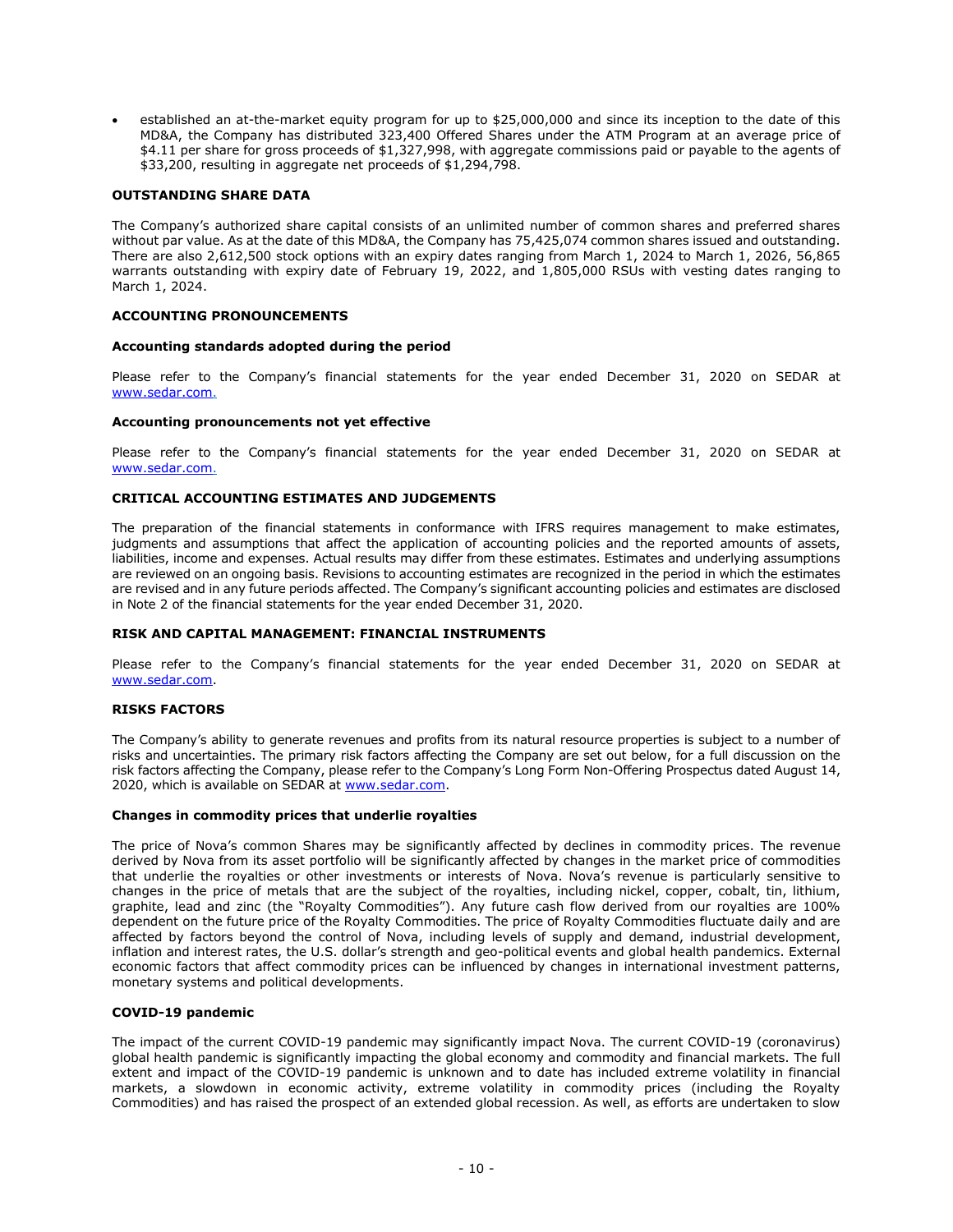the spread of the COVID-19 pandemic, the operation and development of mining projects may be impacted. To date, a number of mining projects have been suspended as cases of COVID-19 have been confirmed, for precautionary purposes or as governments have declared a state of emergency or taken other actions. If the operation or development of one or more of the properties in which Nova holds a royalty, stream or other interest and from which it receives or expects to receive significant revenue is suspended, it may have a material adverse impact on Nova's profitability, results of operations, financial condition and the trading price of Nova's securities. The broader impact of the COVID-19 pandemic on investors, businesses, the global economy or financial and commodity markets may also have a material adverse impact on Nova's profitability, results of operations, financial conditions and the trading price of Nova's securities upon listing on the TSX-V. All commodities, by their nature, are subject to wide price fluctuations and future material price declines will result in a decrease in revenue and may cause a suspension or termination of production by relevant operators, which would result in a complete cessation of revenue from applicable royalties. Even if Nova worked to ensure a diversification of commodities that underlie its royalties, the commodity market trends are cyclical in nature and a general downturn in commodity prices could result in a significant decrease in overall revenue.

# **Nova has no control over mining operations**

Nova is not directly involved in the operation of mines. The revenue Nova may derive from its portfolio of royalty assets is based entirely on production from third-party mine owners and operators. Nova is a party to copper and nickel royalty agreements produced by certain mines and operations and operations, however, Nova will not have a direct interest in the operation or ownership of those mines and projects. The owners and operators generally will have the power to determine the manner in which the properties are exploited, including decisions to expand, continue or reduce, suspend or discontinue production from a property, decisions about the marketing of products extracted from the property and decisions to advance exploration efforts and conduct development of non-producing properties. The interests of third-party owners and operators and those of Nova in respect of a relevant project or property may not always be aligned. The inability of Nova to control the operations for the properties in which it has a royalty or other interest may result in a material adverse effect on the profitability of Nova, the results of operations of Nova and its financial condition. Except in a limited set of circumstances as may be specified in a specific royalty, Nova will not receive compensation if a specific mine or operation fails to achieve or maintain production or if the specific mine or operation is closed or discontinued. In addition, a number of mining operations in respect of which Nova holds a royalty interest ("Mining Operations") are currently in exploration stage and may not commence commercial production and there can be no assurance that if such operations do commence production that they will achieve profitable and continued production levels. In addition, the owners or operators may take action contrary to policies or objectives of Nova; be unable or unwilling to fulfill their obligations under their agreements with Nova; have difficulty obtaining or be unable to obtain the financing necessary to move projects forward; or experience financial, operational or other difficulties, including insolvency, which could limit the owner or operator's ability to perform its obligations under arrangements with Nova. Nova is also subject to the risk that a specific mine or project may be put on care and maintenance or have its operations suspended, on both a temporary or permanent basis.

The owners or operators of the projects or properties in which Nova holds a royalty interest may from time to time announce transactions, including the sale or transfer of the projects or of the operator itself, over which Nova has little or no control. If such transactions are completed it may result in a new operator controlling the project, who may or may not operate the project in a similar manner to the current operator which may positively or negatively impact Nova. If any such transaction is announced, there is no certainty that any such transaction will be completed, or completed as announced, and any consequences of such non-completion on Nova may be difficult or impossible to predict.

Nova is subject to the risk that Mining Operations may shut down on a temporary or permanent basis due to issues including but not limited to economic conditions, lack of financial capital, flooding, fire, weather related events, mechanical malfunctions, community or social related issues, social unrest, the failure to receive permits or having existing permits revoked, collapse of mining infrastructure including tailings ponds, expropriation and other risks. These issues are common in the mining industry and can occur frequently. There is a risk that the carrying values of Nova's assets may not be recoverable if the mining companies operating the Mining Operations cannot raise additional finances to continue to develop those assets. The exact effect of these factors cannot be accurately predicted, but the combination of these factors may result in the Mining Operations becoming uneconomic resulting in their shutdown and closure. Nova is not entitled to purchase gold, other commodities, receive royalties or other economic benefit from the Mining Operations if no gold or other commodities are produced from the Mining Operations.

#### **Limited access to data and disclosure**

As a royalty holder, the Company has limited access to data on the operations or to the actual properties themselves. This could affect its ability to assess the performance of the royalty or other interest. This could result in deviations in cash flow from that which is anticipated by the Company. In addition, some royalty, stream, or non-operating interests may be subject to confidentiality arrangements which govern the disclosure of information with regard to said royalty, stream, or other production-base interest and, as such, the Company may not be in a position to publicly disclose non-public information with respect to certain royalty, stream, or non-operating interests. The limited access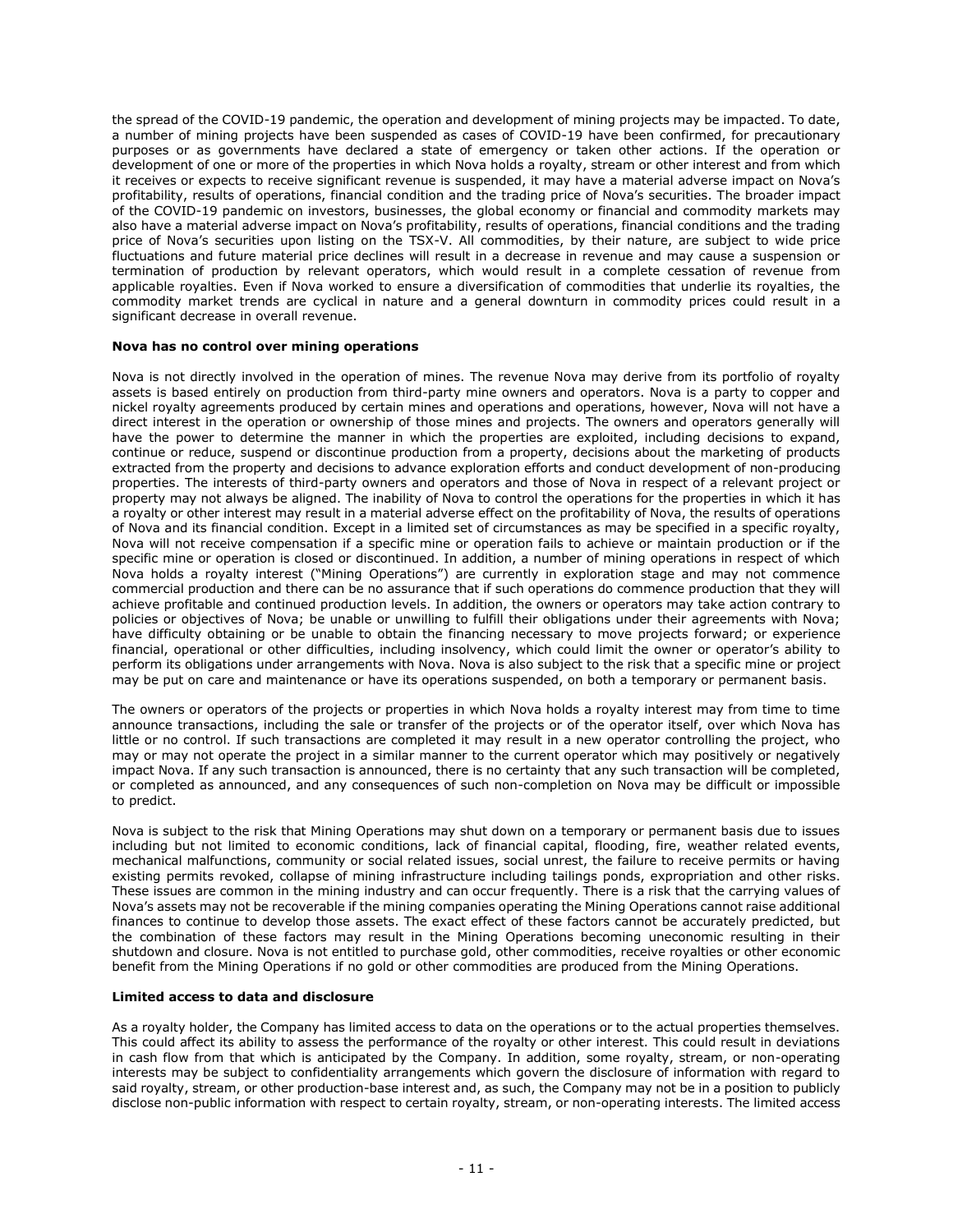to data and disclosure regarding the operations of the properties in which the Company has an interest, may restrict the Company's ability to enhance its performance which may result in a material and adverse effect on the Company's profitability, results of operations, cash flows, financial condition, and trading price of Nova securities. Although when creating new royalty or stream agreements, management attempts to obtain these rights, there is no assurance that such efforts will be successful.

# **Variations in foreign exchange rates**

Foreign exchange rates have seen significant fluctuation in recent years. A depreciation in the value of the Canadian Dollar against one or more of the currencies in which Nova receives payments under the royalties could have a material adverse effect on the profitability of Nova, its results of operations and financial condition.

Nova's revenue, expenses and financial position may be impacted by fluctuations in foreign exchange rates as payments in foreign currencies are translated into Canadian Dollars. Nova has not hedged its exposure to currency fluctuations.

The operations of Nova are subject to foreign currency fluctuations and inflationary pressures, which may have a material adverse effect on the profitability of Nova, its result of operations and financial condition. There can be no assurance that the steps taken by management to address such fluctuations will eliminate the adverse effects and Nova may suffer losses due to adverse foreign currency fluctuations.

# **Delay receiving or failure to receive payments**

Nova is dependent to a large extent upon the financial viability and operational effectiveness of owners and operators of the relevant mines and mineral properties underlying Nova's royalties. Payments from production generally flow through the operator and there is a risk of delay and additional expense in receiving such revenues. Payments may be delayed by restrictions imposed by lenders, delays in the sale or delivery of products, the ability or willingness of smelters and refiners to process mine products, recovery by the operators of expenses incurred in the operation of the royalty properties, the establishment by the operators of reserves for such expenses or the insolvency of the operator. Nova's rights to payment under the royalties must, in most cases, be enforced by contract without the protection of the ability to liquidate a property. This inhibits Nova's ability to collect amounts owing under its royalties upon a default. Additionally, some agreements may provide limited recourse in particular circumstances which may further inhibit Nova's ability to recover or obtain equitable relief in the event of a default under such agreements. In the event of a bankruptcy of an operator or owner, it is possible that an operator may claim that Nova should be treated as an unsecured creditor and, therefore, have a limited prospect for full recovery of revenue and a possibility that a creditor or the operator may claim that the royalty agreement should be terminated in the insolvency proceeding. Failure to receive payments from the owners and operators of the relevant properties or termination of Nova's rights may result in a material and adverse effect on Nova's profitability, results of operations and financial condition.

# **Errors in calculations of royalty/stream payments and retroactive adjustments**

The Company's royalty payments are calculated by the operators of the properties on which the Company has royalties based on the reported production. Each owner or operator's calculation of our royalty payments is subject to and dependent upon the adequacy and accuracy of its production and accounting functions, and errors may occur from time to time in the calculations made by an owner or operator. Certain royalty agreements require the operators to provide the Company with production and operating information that may, depending on the completeness and accuracy of such information, enable the Company to detect errors in the calculation of royalty payments that it receives. The Company does not, however, have the contractual right to receive production information for all of its royalty, stream, and similar production-based interests. As a result, the Company's ability to detect royalty payment errors through its royalty monitoring program and its associated internal controls and procedures is limited, and the possibility exists that the Company will need to make retroactive royalty revenue adjustments. Some of the Company's royalty contracts provide the right to audit the operational calculations and production data for the associated royalty payments; however, such audits may occur many months following the recognition of such royalty revenue and may require the Company to adjust its revenue in later periods.

# **Strategy for acquisitions**

As Nova executes on its business plan it intends to seek to purchase additional royalties from third parties. Nova cannot offer any assurance that it can complete any acquisition or proposed business transactions on favourable terms or at all, or that any completed acquisitions or proposed transactions will benefit Nova.

At any given time, Nova may have various types of transactions and acquisition opportunities in various stages of review, including submission of indications of interest and participation in discussions or negotiations in respect of such transactions. This process also involves the engagement of consultants and advisors to assist in analyzing particular opportunities. Any such acquisition or transaction could be material to Nova and may involve the issuance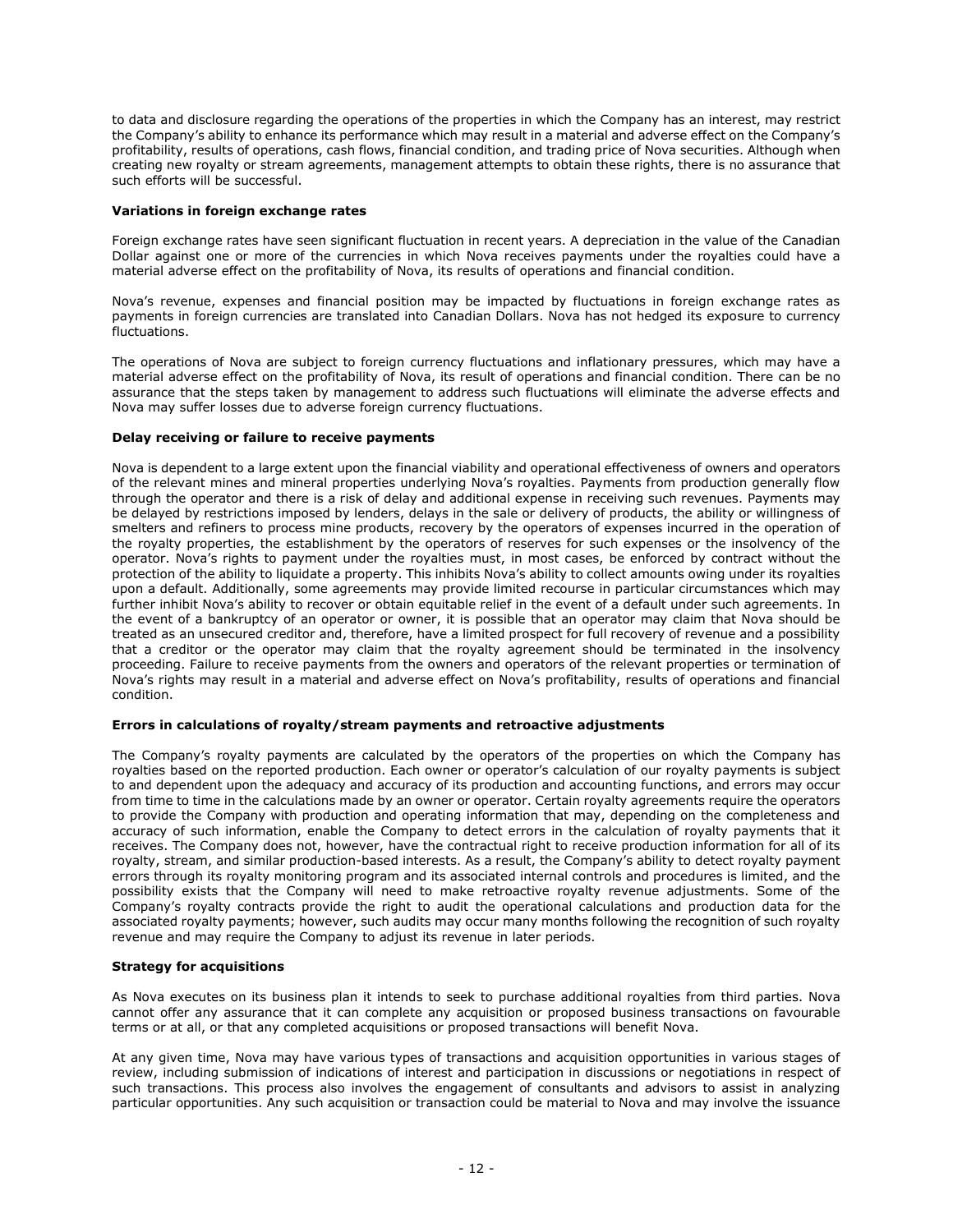of securities by Nova to fund any such acquisition. Any such issuance of securities may result in substantial dilution to existing shareholders and may result in the creation of new control positions. In addition, any such acquisition or other royalty transaction may have other transaction specific risks associated with it, including risks related to the completion of the transaction, the project operators or the jurisdictions in which assets may be acquired.

Additionally, Nova may consider opportunities to restructure its royalties where it believes such a restructuring may provide a long-term benefit to Nova, even if such restructuring may reduce near-term revenues or result in Nova incurring transaction related costs. Nova may enter into one or more acquisitions, restructurings or other royalty transactions at any time.

#### **Construction, development, and/or expansion on underlying properties**

Some projects or properties in which the Company holds a royalty, stream, or other production-base interest in are in the permitting, construction, development, and/or expansion stage and such projects are subject to numerous risks, including, but not limited to delays in obtaining equipment, materials and services essential to the construction and development of such projects in a timely manner, delays or

inability to obtain required permits, changes in environmental or other regulations, currency exchange rates, labour shortages, cost escalations and fluctuations in metal prices. There can be no assurance that the owners or operators of such projects will have the financial, technical and operational resources to complete permitting, construction, development, and/or expansion of such projects in accordance with current expectations or at all.

#### **Project operators may not respect contractual obligations**

Royalties and other interests in properties or projects are contractual in nature. Parties to contracts do not always honour contractual terms and contracts themselves may be subject to interpretation or technical defects. To the extent grantors of royalties and other interests do not abide by their contractual obligations, Nova may be forced to take legal action to enforce its contractual rights. Such litigation may be time consuming and costly and there is no guarantee of success. Further, any such litigation may also be required to be pursued in foreign jurisdictions. Any pending proceedings or actions or any decisions determined adversely to Nova, may have a material and adverse effect on Nova's profitability, results of operations, financial condition and the trading price of the common shares of Nova.

#### **Unknown defects**

A defect in a royalty or the underlying contract may arise to defeat or impair the claim of Nova to such royalty. Unknown defects in a royalty may result in a material and adverse effect on Nova's profitability, results of operations, financial condition and the trading price of Nova securities.

#### **Mineral resource and mineral reserve estimates**

Mineral reserve and or mineral resource estimates for a specific mine or project may not be correct. The figures for mineral resources and mineral reserves in this MD&A are estimates only and were obtained from public disclosure in respect of the properties. There can be no assurance that estimated mineral reserves and mineral resources will ever be recovered or recovered at the rates as estimated. Mineral reserve and mineral resource estimates are based on sampling and geological interpretation, and, are uncertain because samples used may not be representative. Mineral reserve and mineral resource estimates require revision (either to demonstrate an increase or decrease) based on production from the mine or project. The fluctuations of commodity prices and production costs, as well as changes in recovery rates, may render certain mineral reserves and mineral resources uneconomic and may result in a restatement of estimated reserves and/or mineral resources.

Mineral resources that are not mineral reserves do not have demonstrated economic viability. Due to the uncertainty of inferred mineral resources, there is no assurance that inferred mineral resources will be upgraded to proven and probable mineral reserves as a result of continued exploration.

#### **Litigation affecting underlying properties**

Potential litigation may arise on a property on which Nova holds or has a royalty interest (for example, litigation between joint venture partners or between operators and original property owners or neighbouring property owners). As a royalty holder, Nova will not generally have any influence on the litigation and will not generally have access to data. Any such litigation that results in the cessation or reduction of production from a property (whether temporary or permanent) could have a material and adverse effect on Nova's profitability, results of operations, financial condition and the trading price of the common shares of Nova.

#### **Dependence on key personnel**

Nova is dependent on the services of a small number of key management personnel. The ability of Nova to manage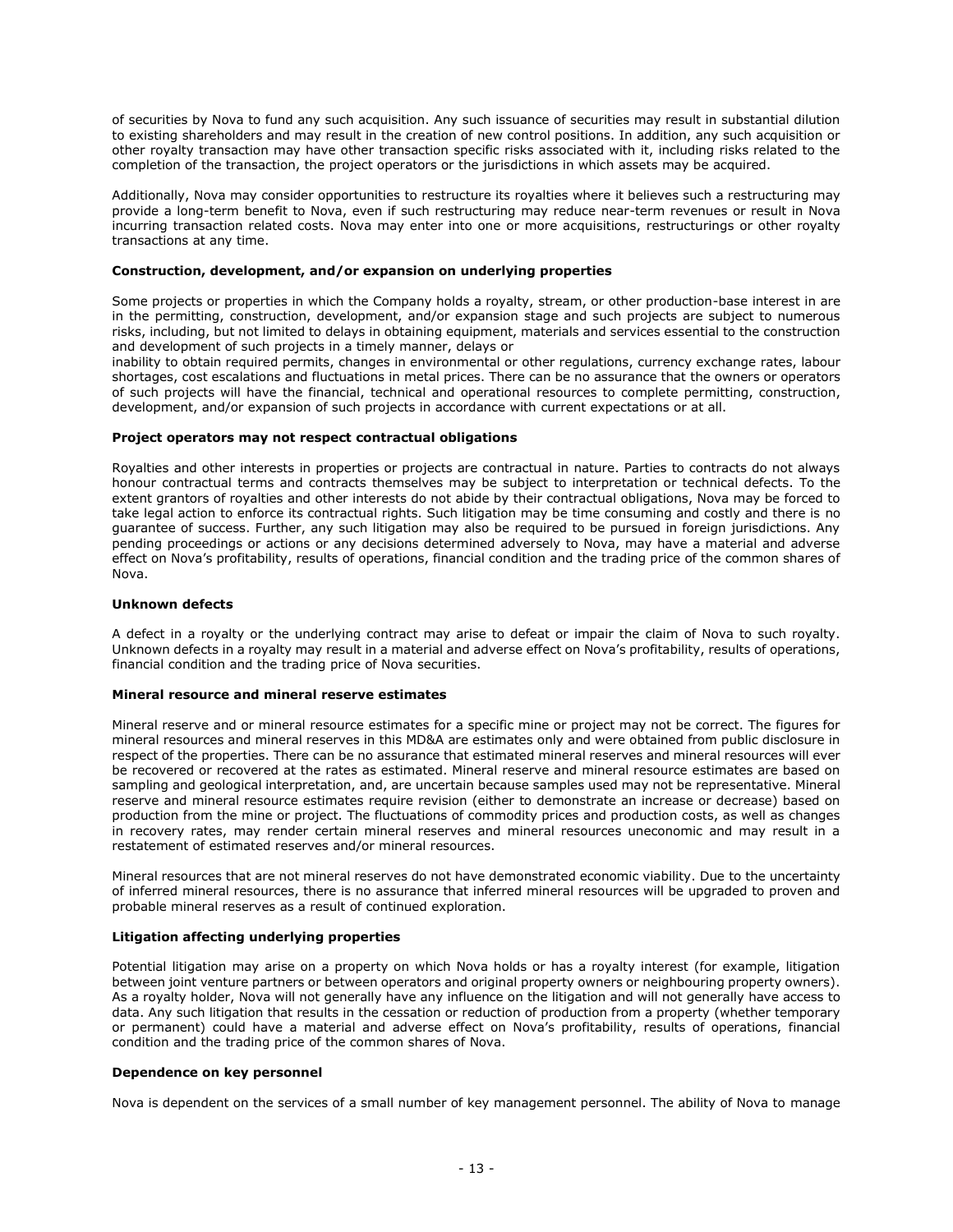its activities and its business will depend in large part on the efforts of these individuals. There can be no assurance that Nova will be successful in engaging or retaining key personnel. The loss of the services of a member of the management of Nova could have a material adverse effect on the Company. From time to time, Nova may also need to identify and retain additional skilled management and specialized technical personnel to efficiently operate its business. The number of persons skilled in the acquisition of royalties is limited and competition for such persons is intense. Recruiting and retaining qualified personnel is critical to the success of Nova and there can be no assurance that Nova will be successful in recruiting and retaining the personnel it needs to successfully operate its business. If Nova is not successful in attracting and retaining qualified personnel, the ability of Nova to execute on its business model and strategy could be affected, which could have a material and adverse impact on its profitability, results of operations and financial condition.

#### **Dependence on operators' employees**

Production from the properties in which Nova holds an interest depends on the efforts of operators' employees. There is competition for persons with mining expertise. The ability of the owners and operators of such properties to hire and retain geologists and persons with mining expertise is key to those operations. Further, relations with employees may be affected by changes in the scheme of labour relations that may be introduced by the relevant governmental authorities in the jurisdictions in which those operations are conducted. Changes in such legislation or otherwise in the relationships of the owners and operators of such properties with their employees may result in strikes, lockouts or other work stoppages, any of which could have a material adverse effect on such operations, results of operations and financial condition of Nova. If these factors cause the owners and operators of such properties to decide to cease production at one or more of the properties, such decision could have a material adverse effect on the business and financial condition of Nova.

# **Conflicts of interest**

Certain of the directors and officers of the Company also serve as directors or officers of, or have significant shareholdings in, other companies involved in precious metals royalty and streaming business, to the extent that such other companies may engage in transactions or participate in the same ventures in which the Company participates, or in transactions or ventures in which the Company may seek to participate, the directors and officers of the Company may have a conflict of interest in negotiating and concluding terms respecting the extent of such participation. In all cases where directors and officers have an interest in other companies, such other companies may also compete with Nova for the acquisition of royalty, stream, or non-operating interests. Such conflicts of the directors and officers may result in a material and adverse effect on Nova's profitability, results of operations, cash flows, financial condition, and the trading price of Nova securities.

# **Future financing; future securities issuances**

There can be no assurance that Nova will be able to obtain adequate financing in the future or that the terms of such financing will be favourable. Failure to obtain such additional financing could impede the funding obligations of Nova or result in delay or postponement of further business activities which may result in a material and adverse effect on Nova's profitability, results of operations and financial condition. Nova may require new capital to continue to grow its business and there are no assurances that capital will be available when needed, if at all. It is likely that, at least to some extent, such additional capital will be raised through the issuance of additional equity, which could result in dilution to shareholders.

#### **Changes in tax laws impacting Nova**

There can be no assurance that new tax laws, regulations, policies or interpretations will not be enacted or brought into being in the jurisdictions where Nova has interests that could have a material adverse effect on Nova. Any such change or implementation of new tax laws or regulations could adversely affect Nova's ability to conduct its business. No assurance can be given that new taxation rules or accounting policies will not be enacted or that existing rules will not be applied in a manner which could result in the profits of Nova being subject to additional taxation or which could otherwise have a material adverse effect on the profitability of Nova, Nova's results of operations, financial condition and the trading price of the common shares of Nova. In addition, the introduction of new tax rules or accounting policies, or changes to, or differing interpretations of, or application of, existing tax rules or accounting policies could make royalties or other investments by Nova less attractive to counterparties. Such changes could adversely affect the ability of Nova to acquire new assets or make future investments.

#### **Evolving corporate governance and public disclosure regulations**

Nova is subject to changing rules and regulations promulgated by a number of United States and Canadian governmental and self-regulated organizations, including the United States Securities and Exchange Commission, the Canadian Securities Administrators, the exchanges listing Nova's securities, and the Financial Accounting Standards Board. These rules and regulations continue to evolve in scope and complexity making compliance more difficult and uncertain. Nova's efforts to comply with these and other new and existing rules and regulations have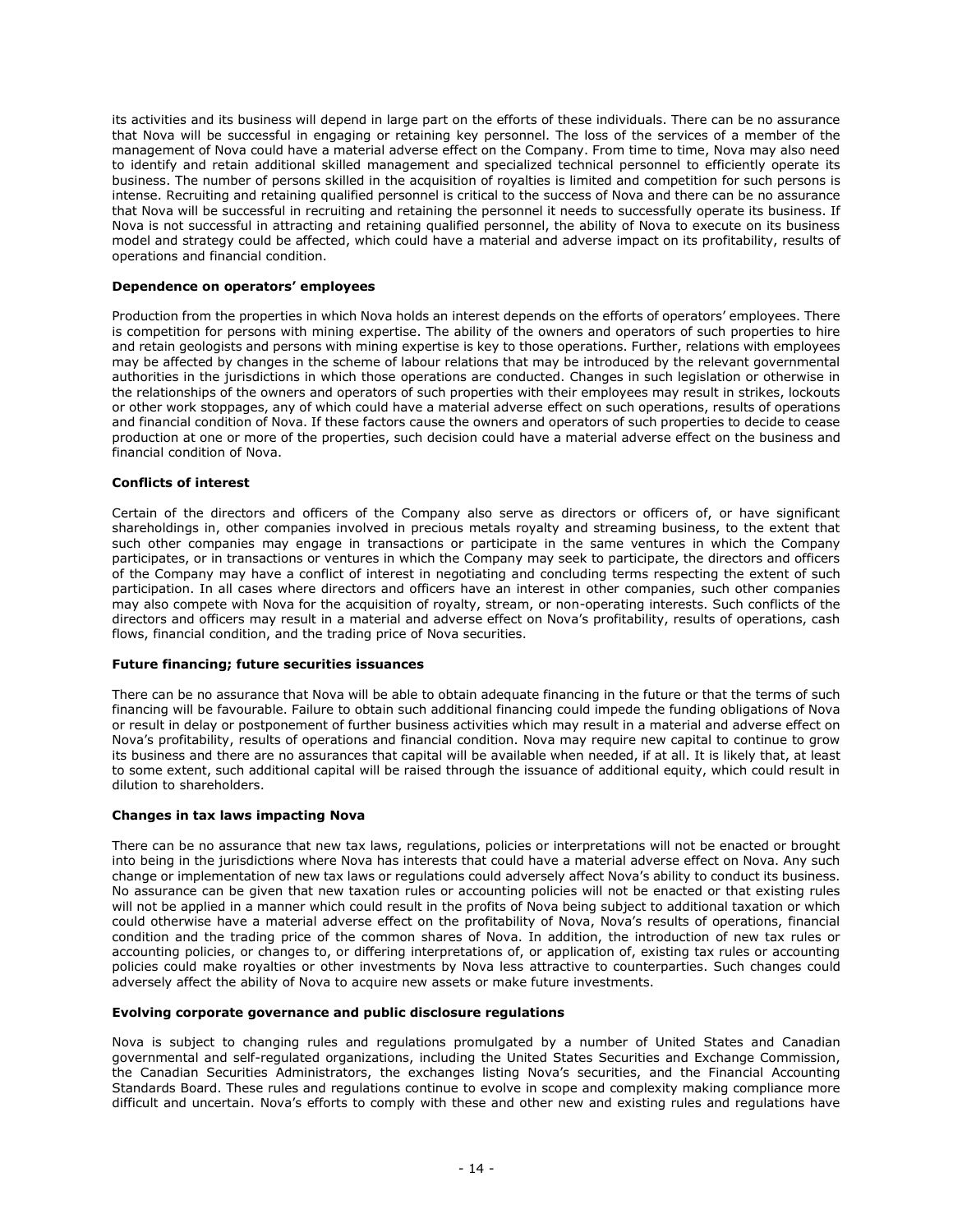resulted in, and are likely to continue to result in, increased general and administrative expenses and a diversion of management time and attention from revenue-generating activities to compliance activities.

# **Foreign jurisdictions and political risks**

Several of the Company's royalty interests relate to properties outside of Canada, including in Latin America. In addition, future investments may expose the Company to new jurisdictions. The ownership, development, and operation of these properties and the mines and projects thereupon by their owners and operators are subject to the risks normally associated with conducting business in foreign countries. These risks include, depending on the country, nationalization and expropriation, social unrest and political instability, less developed legal and regulatory systems, uncertainties in perfecting mineral titles, trade barriers, exchange controls and material changes in taxation. These risks may, among other things, limit or disrupt the ownership, development or operation of properties, mines or projects in respect of which the Company holds royalty and similar production-based interests, restrict the movement of funds, or result in the deprivation of contractual rights or the taking of property by nationalization or expropriation without fair compensation. The Company applies various methods, where practicable, to identify, assess and, where possible, mitigate these risks prior to entering into stream and royalty agreements. Such methods generally include: conducting due diligence on the political, social, legal and regulatory systems and on the ownership, title and regulatory compliance of the properties subject to the royalty or stream interest; engaging experienced local counsel and other advisors in the applicable jurisdiction; negotiating where possible so that the applicable royalty or stream agreement contains appropriate protections, representations, warranties and, in each case as the Company deems necessary or appropriate in the circumstances, all applied on a risk adjusted basis. There can be no assurance, however, that the Company will be able to identify or mitigate all risks relating to holding royalty and similar production-based interests in respect of properties, mines and projects located in foreign jurisdictions, and the occurrence of any of the factors and uncertainties described above could have a material adverse effect on Nova's profitability, results of operations, cash flows, financial condition, and trading price of Nova securities.

There is sovereign risk in investing in foreign countries, including the risk that the resource concessions may be susceptible to revision or cancellation by new laws, may not be renewed as anticipated or may otherwise be adversely impacted by changes in direction by the government in question. It is possible that changes in applicable laws, regulations, or in their enforcement or regulatory interpretation could result in adverse changes to mineral or oil & natural gas operations. These are matters over which Nova has no control. There is no assurance that future political and economic conditions in such countries will not result in the adoption of different policies or attitudes respecting the development and ownership of resources. Any such changes in policy or attitudes may result in changes in laws affecting ownership of assets, land tenure and resource concessions, licensing fees, taxation, royalties, price controls, exchange rates, export controls, environmental protection, labour relations, foreign investment, nationalization, expropriation, repatriation of income and return of capital, which may affect both the ability to undertake exploration and development on, or production from, the properties in which the Company holds a royalty or other productionbase interest. In certain areas where Nova holds a royalty or other production-base interest, the regulatory environment is in a state of continuing change, and new laws, regulations and requirements may be retroactive in their effect and implementation. Any changes in governmental laws, regulations, economic conditions or shifts in political attitudes or stability are beyond the control of Nova and the owners and operators of the properties in which Nova has an interest and such changes may result in a material and adverse effect on Nova's profitability, results of operations, financial condition and the trading price of Nova securities. Additionally, Nova is indirectly exposed to the risks faced by the owners and operators of the properties in which Nova holds or will hold royalty, stream or similar production-based interests in foreign jurisdictions. These include risks related to political and economic instability, under-developed legal systems, inconsistencies in the application of local laws and other legal uncertainty, terrorism, military repression, political violence, crime, corruption, infectious diseases, unsophisticated infrastructure and inaccessibility.

#### **Global financial conditions**

Global financial conditions have been characterized by ongoing volatility. Global financial conditions could suddenly and rapidly destabilize in response to future events, as government authorities may have limited resources to respond to future crises. Global capital markets have continued to display increased volatility in response to global events. Future crises may be precipitated by any number of causes, including natural disasters, pandemics, geopolitical instability, changes to energy prices or sovereign defaults.

Market events and conditions, including the disruptions in the international credit markets and other financial systems, in China, Japan and Europe, along with political instability in the Middle East and Russia and falling currency prices expressed in United States dollars have resulted in commodity prices remaining volatile. These conditions have also caused a loss of confidence in global credit markets, excluding the United States, resulting in the collapse of, and government intervention in, major banks, financial institutions and insurers and creating a climate of greater volatility, tighter regulations, less liquidity, widening credit spreads, less price transparency, increased credit losses and tighter credit conditions. Notwithstanding various actions by governments, concerns about the general condition of the capital markets, financial instruments, banks and investment banks, insurers and other financial institutions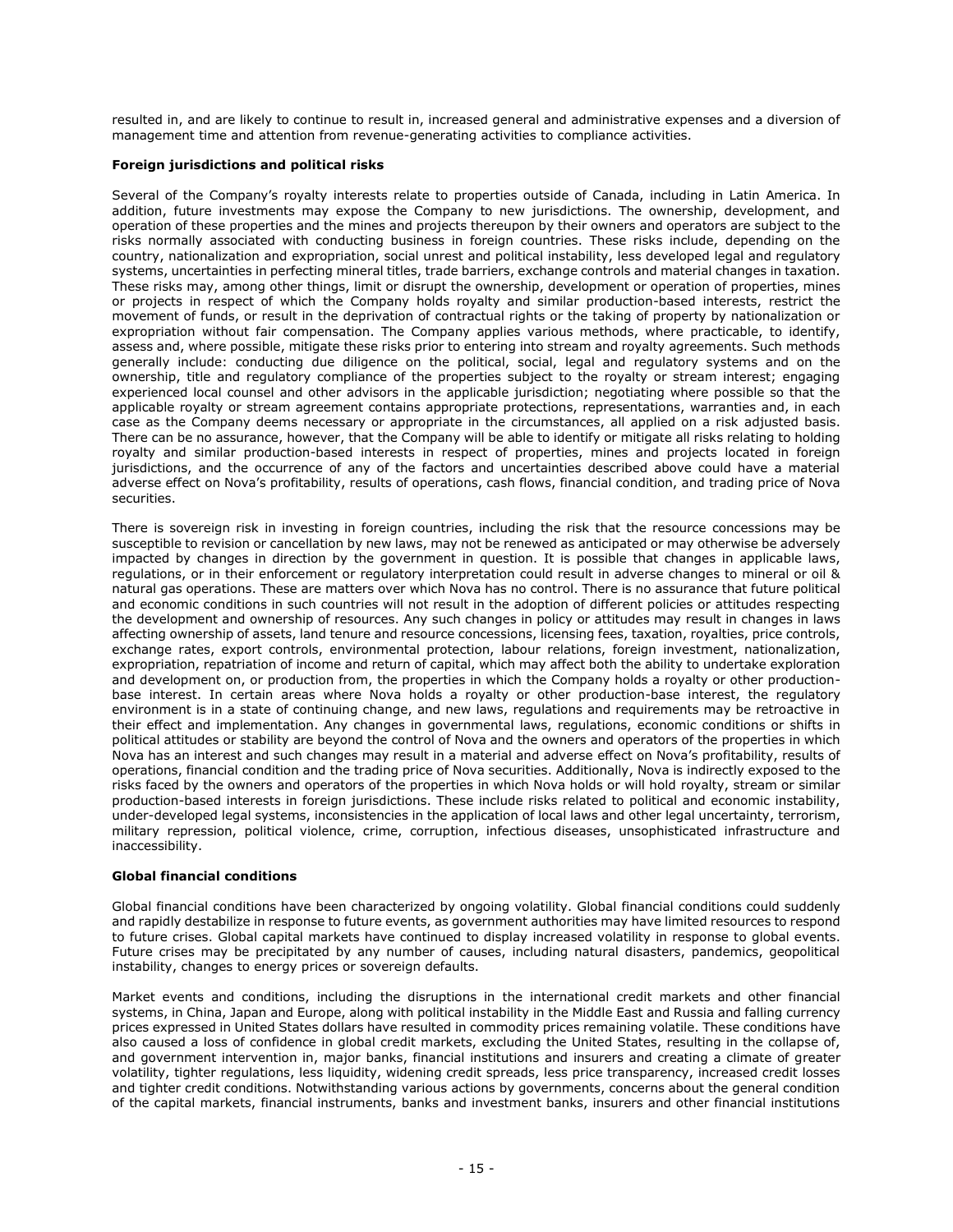caused the broader credit markets to be volatile and interest rates to remain at historical lows. These events are illustrative of the effect that events beyond the Company's control may have on commodity prices, demand for metals, including gold, silver, copper, lead and zinc, availability of credit, investor confidence, and general financial market liquidity, all of which may adversely affect the Company's business. Global financial conditions have always been subject to volatility. Access to public financing has been negatively impacted by sovereign debt concerns in Europe and emerging markets, as well as concerns over global growth rates and conditions.

Any sudden or rapid destabilization of global economic conditions could negatively impact Nova's ability, or the ability of the operators of the properties in which Nova holds royalties or other interests, to obtain equity or debt financing or make other suitable arrangements to finance their projects.

These factors may impact the ability of Nova to obtain both debt and equity financing in the future and, if obtained, on terms favourable to Nova. Increased levels of volatility and market turmoil can adversely impact the operations of Nova and the value and the price of the common shares of the Company could be adversely affected.

# **QUALIFIED PERSON**

Technical information contained in this MD&A has been reviewed and approved by Christian Rios, AIPG Certified Professional Geologist, Advisor to Nova and a Qualified Person as defined in National Instrument 43-101 Standards of Disclosure for Mineral Projects.

# **CAUTIONARY STATEMENT ON FORWARD-LOOKING STATEMENTS**

This MD&A contains "forward-looking information" and "forward-looking statements" within the meaning of applicable Canadian securities legislation. The forward-looking statements herein are made as of the date of this MD&A only and the Company does not assume any obligation to update or revise them to reflect new information, estimates or opinions, future events or results or otherwise, except as required by applicable law.

Often, but not always, forward-looking statements can be identified by the use of words such as "plans", "expects", "is expected", "budgets", "scheduled", "estimates", "forecasts", "predicts", "projects", "intends", "targets", "aims", "anticipates" or "believes" or variations (including negative variations) of such words and phrases or may be identified by statements to the effect that certain actions "may", "could", "should", "would", "might" or "will" be taken, occur or be achieved. Forward-looking information in this MD&A includes, but is not limited to, statements with respect to future events or future performance of Nova, disclosure regarding any payments to be paid to Nova by property owners or operators of mining projects pursuant to net smelter returns and other royalty agreements of Nova, management's expectations regarding Nova's growth, results of operations, estimated future revenues, carrying value of assets, future dividends, and requirements for additional capital, production estimates, production costs and revenue, future demand for and prices of commodities, expected mining sequences, business prospects and opportunities, other statements regarding the impact of the COVID-19 pandemic and measures taken to reduce the spread of COVID-19 on the Company's operations and overall business, statements regarding the temporary duration of the COVID-19 pandemic. Such forward-looking statements reflect management's current beliefs and are based on information currently available to management.

Forward-looking statements involve known and unknown risks, uncertainties and other factors, which may cause the actual results, performance or achievements of the Company to be materially different from any future results, performance, or achievements expressed or implied by the forward-looking statements. A number of factors could cause actual events or results to differ materially from any forward-looking statements, including, without limitation: fluctuations in the prices of the primary commodities that drive royalty agreements; fluctuations in the value of the U.S. dollar and any other currency in which revenue may be generated, relative to the Canadian dollar; changes in national and local government legislation, including permitting and licensing regimes and taxation policies and the enforcement thereof; regulatory, political or economic developments in any of the countries where properties in which the Company holds a royalty interest are located or through which they are held, measures taken by the Company, governments or partner operators in response to the COVID-19 pandemic or otherwise that, individually or in the aggregate, materially affect the Company's ability to operate its business, risks related to the operators of the properties in which the Company holds a royalty interest, including changes in the ownership and control of such operators; influence of macroeconomic developments; business opportunities that become available to, or are pursued by the Company; reduced access to debt and equity capital; litigation; title, permit or license disputes related to interests on any of the properties in which the Company holds a royalty interest; whether or not the Company is determined to have "passive foreign investment company" ("PFIC") status as defined in Section 1297 of the United States Internal Revenue Code of 1986, as amended; the ability to maintain adequate controls as required by law; potential changes in Canadian tax treatment of offshore revenues (if any); excessive cost escalation as well as development, permitting, infrastructure, operating or technical difficulties on any of the properties in which the Company holds a royalty interest; the possibility that actual mineral content may differ from the reserves and resources contained in technical reports; rate and timing of production differences from resource estimates, other technical reports and mine plans; risks and hazards associated with the business of development and mining on any of the properties in which the Company holds a royalty interest, including, but not limited to unusual or unexpected